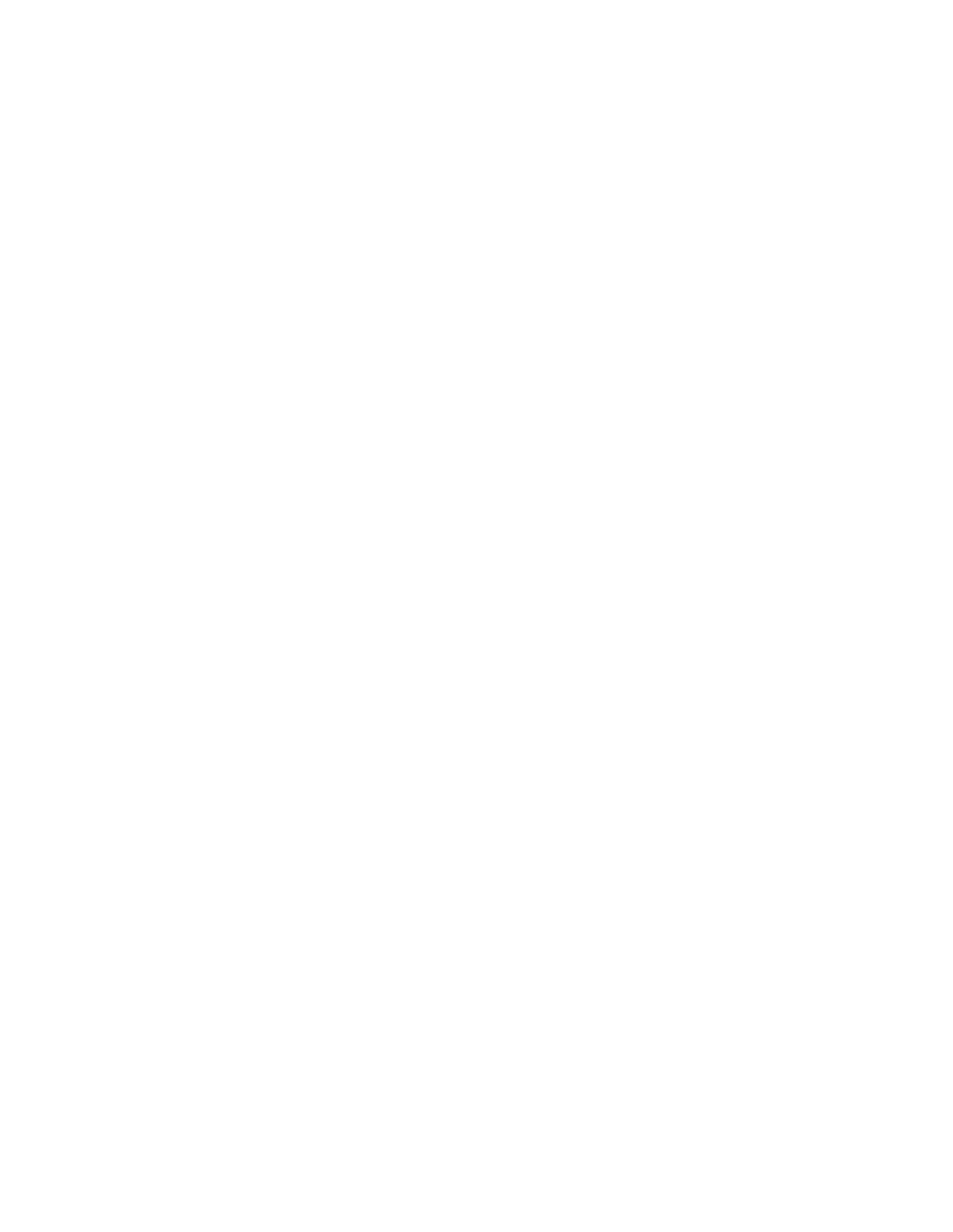# **Table of Contents**

| 1. |       |                             |  |
|----|-------|-----------------------------|--|
|    |       |                             |  |
|    |       |                             |  |
|    |       |                             |  |
|    | 1.3.1 |                             |  |
|    | 1.3.2 |                             |  |
|    | 1.3.3 |                             |  |
|    |       |                             |  |
|    | 1.4.1 |                             |  |
|    | 1.4.2 |                             |  |
|    | 1.4.3 |                             |  |
|    |       |                             |  |
|    | 1.5.1 |                             |  |
|    | 1.5.2 |                             |  |
| 2. |       |                             |  |
|    | 2.1   |                             |  |
|    | 2.2.  |                             |  |
|    |       |                             |  |
|    | 2.3.1 |                             |  |
|    | 2.3.2 |                             |  |
|    | 2.3.3 |                             |  |
|    | 2.3.4 |                             |  |
|    | 2.3.5 |                             |  |
|    | 2.3.6 |                             |  |
|    | 2.3.7 | $Aperture ( "G") \dots 2-7$ |  |
|    | 2.3.8 |                             |  |
|    | 2.3.9 |                             |  |
|    |       |                             |  |
|    |       |                             |  |
|    |       |                             |  |
|    |       |                             |  |
|    |       |                             |  |
|    |       |                             |  |
| 3. |       |                             |  |
|    | 3.1   |                             |  |
|    | 3.2.  |                             |  |
|    |       |                             |  |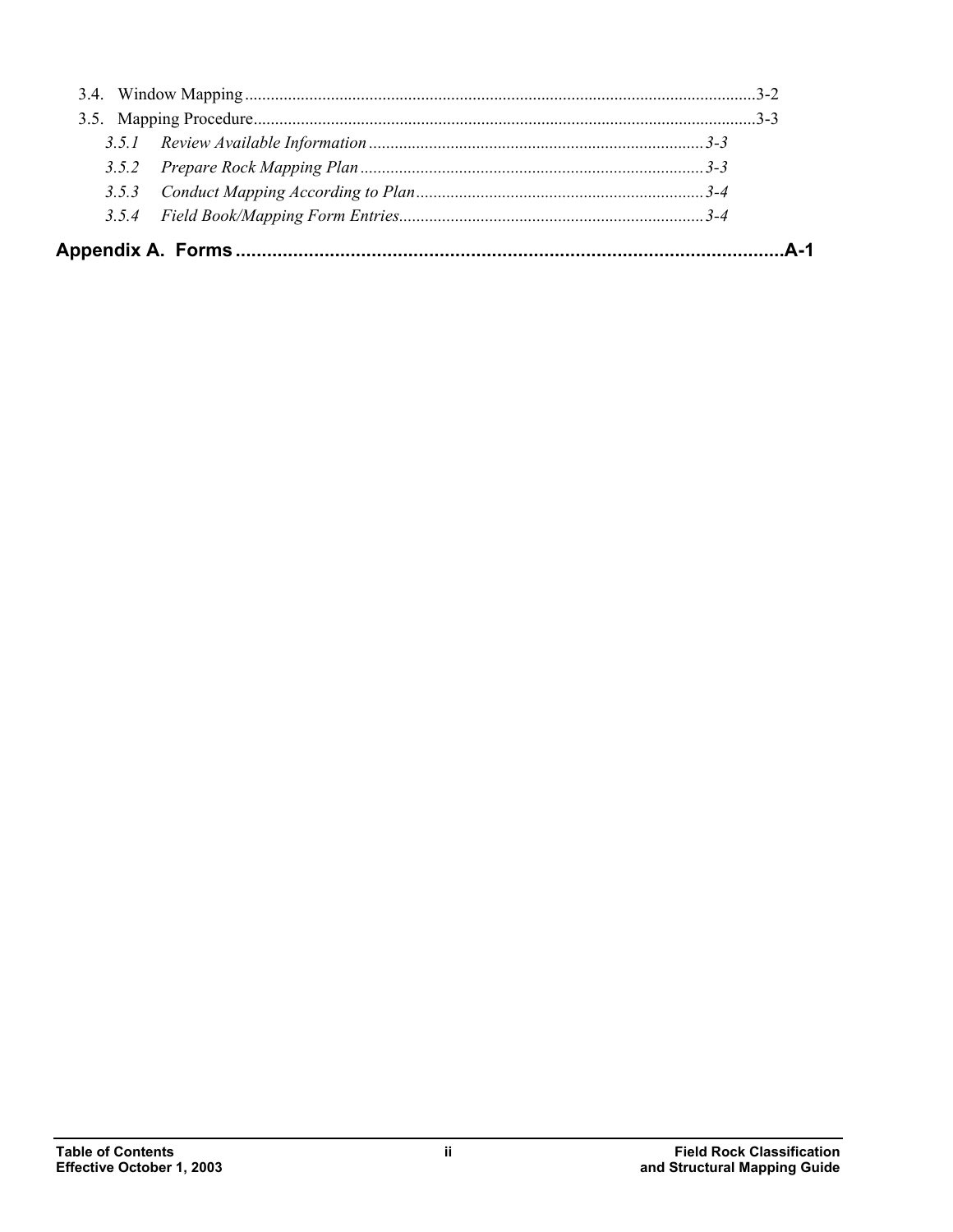# <span id="page-4-0"></span>**Preface**

This *Field Rock Classification and Structural Mapping Guide* is one of a series of guides that comprise the Alaska Department of Transportation and Public Facilities' (DOT&PF) *Geotechnical Procedures Manual*. This guide is meant to assist Department staff and consultants in obtaining geotechnical data for use in the design and analysis of rock slopes, rock excavations for foundations, and rock anchorage features. The first part of this guide (Rock Classification) describes a process for naming rock. The second part of the guide (Structural Characteristics of Rock) is a discussion of the elements of rock mass description and structural rock mapping. Finally, the last part of the guide (Structural Rock Mapping Procedures) provides the methodology for field structural rock mapping.

Both geologic rock type identification (naming) and structural mapping (describing) are important in characterizing rock materials encountered in engineering works, because both provide basic data required for design of rock slopes, rock foundations, and rock anchorage. Rock identification is accomplished through observation of the mineral composition and texture of intact rock samples. Rock identification may be determined using any reasonable accepted system that provides a commonly recognized rock name, but variations on classification schemes are numerous. The Department recommends use of *Classification of Rocks* (Travis, 1955). The Department also recommends reference to publications and works in progress of the International Union of Geological Sciences and their work in standardizing nomenclature of rocks. The level of detail in the identification depends, in part, on the level of complexity of the project and the specific role the rock plays as a foundation or backslope material. The geologist should always describe the rock as completely as possible under the circumstances.

Structural rock mapping for engineering purposes consists of two assessments: one for intact rock and one for its *in situ* character.

- **Intact rock** is a block or fragment of rock free of defects, in which the mechanical properties are controlled by the characteristics of the material, rather than by discontinuities (Hunt, 1984).
- *In situ* rock is the rock mass that contains defects such as joints, fractures, cavities, etc., that separate the rock mass into blocks of intact rock and control the mechanical and hydraulic properties of the mass (Hunt, 1984).

The engineering characteristics of *in situ* rock masses are important where rock slopes or excavations are developed, where structures are founded on rock, or where anchors are set into rock, among other applications. These characteristics are identified by a combination of mapping, testing, and analysis. The geologist or engineer must address these characteristics where rock excavation is planned. At a minimum, the geologist must identify rock types and map the orientation of discontinuities in the rock mass, but the extent of the investigation depends on the nature of the project. Where the project involves no more than a simple low rock cut, a less intensive investigation may be sufficient to identify the important issues. However, for example, where a high rock cut is planned, or a bridge abutment is planned on rock, a detailed investigation is warranted.

The product of the geological field investigation is the data obtained during mapping. The final section of this guide presents the field procedures for acquiring the data.

#### **Principal References**

The four cornerstone references for field procedures for structural rock mapping for the Department are:

- "*Suggested Methods for the Quantitative Description of Discontinuities in Rock Masses,*" International Society for Rock Mechanics, (Int. J. Rock Mech. Min. Sci. & Geomech. Abstr. Vol. 15, 1978)
- *"Foundations on Rock,"* Wyllie, D.C. (E&FN Spon, 2nd Ed. 1999)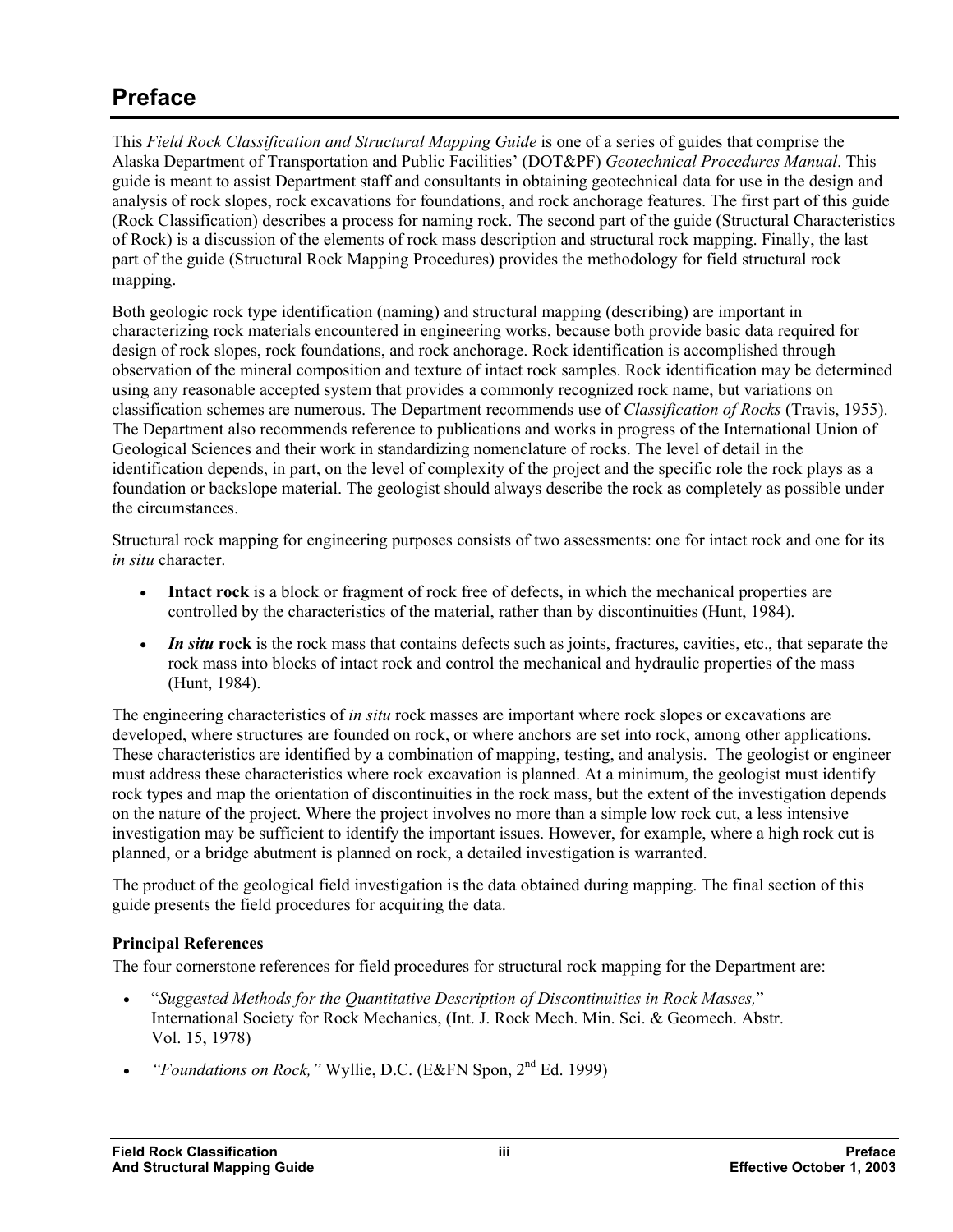- *"Rock Slopes,"* Wyllie, D.C. and Mah, C.W. (Federal Highway Administration Report No. FHWA-HI-99-007, 1998)
- "*Rock Slope Engineering*," E. Hoek and J.W. Bray (Institution of Mining and Metallurgy, 1974).

The combination of a systematic methodology and pragmatic philosophy found in these publications provides a complete guide to rock mapping for the Department. Each DOT&PF geologist working with rock slopes and foundations must have access to these publications, and should learn the methods and philosophy in these documents.

The product of the analysis of the field data varies considerably from project to project. The result of the structural analysis may range from simple recommendations to complex design products including:

- Stereonet-based kinematic and/or total stress analysis of a rock mass
- Slope angle and limitations
- Typical rock slope sections
- Typical sections for rockfall catchment ditches
- Blasting specifications and recommendations
- Rockfall mitigation measures (rock bolts, draped wire mesh, cable fences, barriers)
- Rock strength data
- Analysis of suitability of rock for structural foundation

Some projects will require considerable effort to adequately analyze rock mass characteristics. Other projects with only minor rock cut slopes will not require detailed analysis.

#### **Additional Selected References**

- *Manual on Subsurface Investigation* (American Association of State Highway and Transportation Officials [AASHTO], 1988)
- Brawner, C.O., *Rockfall Hazard Mitigation Methods,* Brawner, C.O. (Participant Workbook Federal Highway Administration Publication No. FHWA SA-93-085, 1994).
- Hunt, Roy E., *Geotechnical Engineering Investigation Manual,* (McGraw-Hill, 1984)
- *Basic Geotechnical Description of Rock Masses* (International Society for Rock Mechanics, Int. J. Rock Mech. Min. Sci. & Geomech. Abstr. Vol. 18, 1981)
- Maerz, N.H., *Highway Rock Cut Stability Assessment in Rock Masses Not Conducive to Stability Calculations,* (in Proceedings: 51<sup>st</sup> Annual Highway Geology Symposium, Seattle, WA, 2000).
- Pierson, L.A. and Van Vickle, R., *The Rockfall Hazard Rating System Participant's Manual,* (Federal Highway Administration Report FHWA-SA-93-057, 1993)
- Travis, Russell B., *Classification of Rocks,* (Vol. 50, No. 1, Colorado School of Mines Quarterly 1955, [reprinted at CSM Quarterly, Vol. 99, No.2, 1999]).
- *Standard Guide for Using Rock-Mass Classification Systems for Engineering Purposes,* (Standard D 5878, American Society for Testing and Materials, 2000)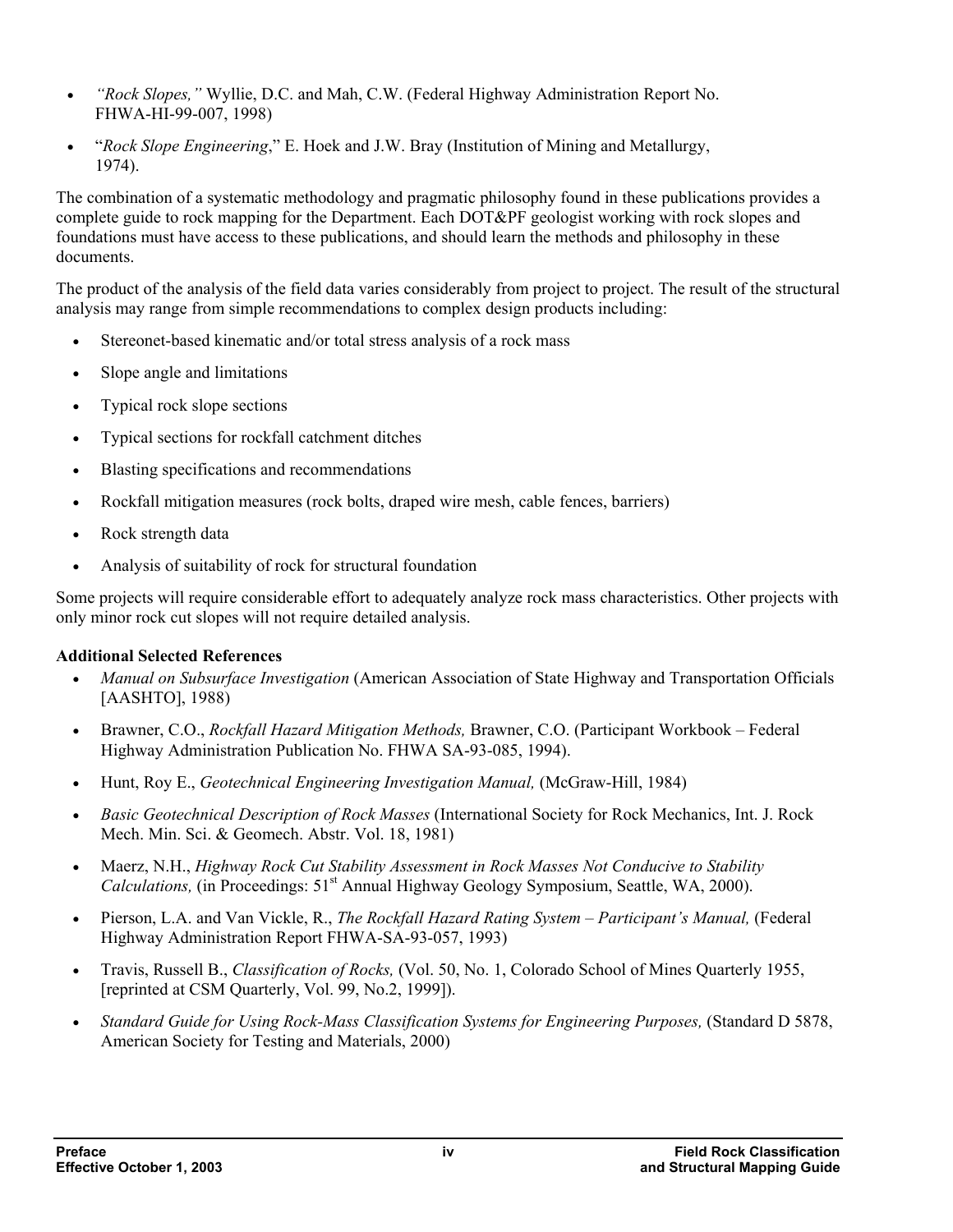- Le Maitre, R. W. (Ed.), *Igneous Rocks: A Classification and Glossary of Terms: Recommendations of the International Union of Geological Sciences Subcommission on the Systematics of Igneous Rocks ("Igneous Rocks"*), (Cambridge University Press, 2<sup>nd</sup> Ed. 2002)
- Schmid R., Fettes D., Harte B., Davis E., Desmons J., and Siivoloa J., *Towards a Unified Nomenclature in Metamorphic Petrology: 1. How to Name a Metamorphic Rock*, International Union of Geological Sciences Subcommission on the Systematics of Metamorphic Rocks, (Provisional Version July 31, 2002 on website [http://www.bgs.ac.uk/SCMR\)](http://www.bgs.ac.uk/SCMR)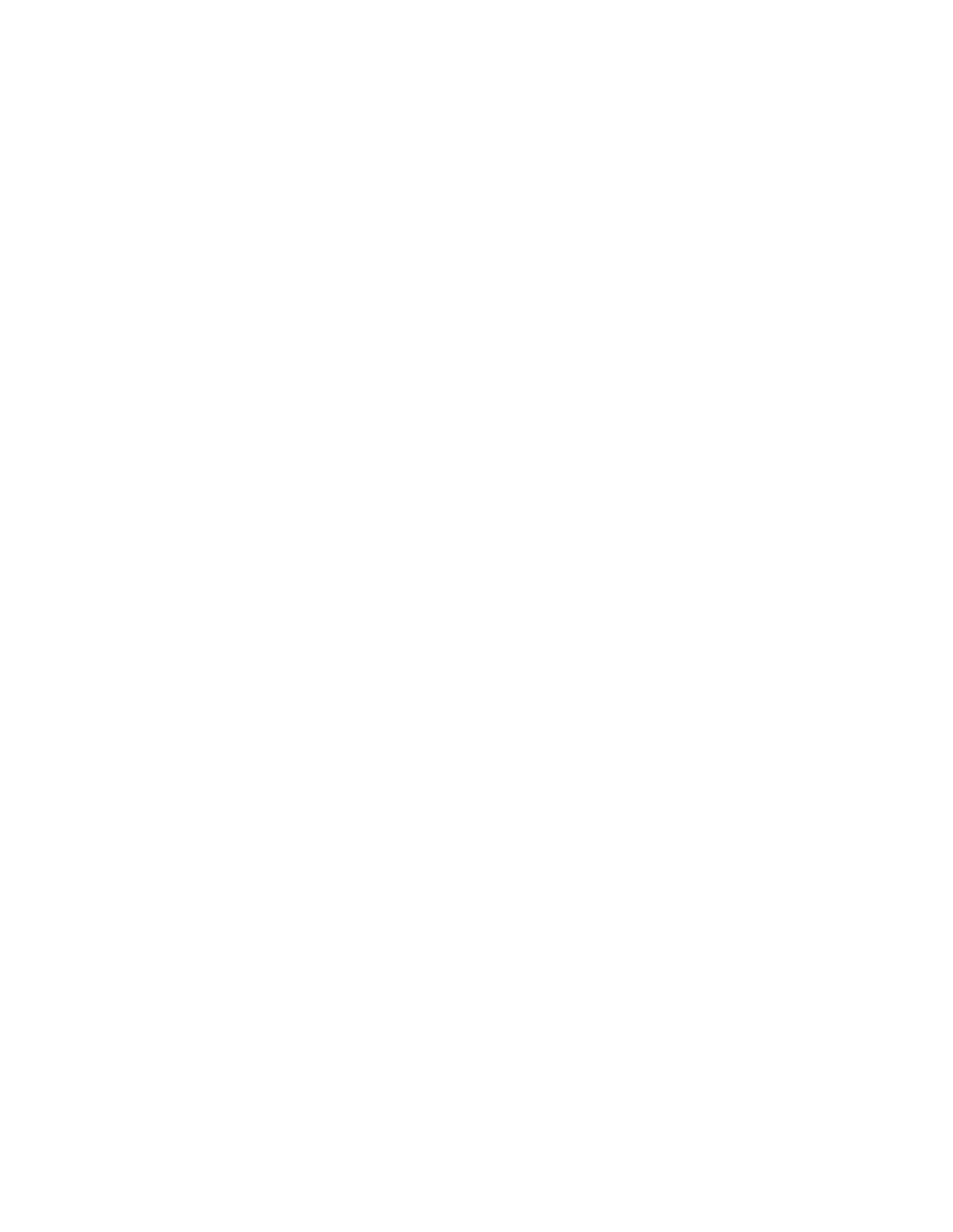# <span id="page-8-0"></span>**1. Rock Classification**

- 1.1. Introduction
- 1.2. Primary Division
- 1.3. Igneous Rocks
- 1.4. Sedimentary Rocks
- 1.5. Metamorphic Rocks

### **1.1. Introduction**

Classification is a preliminary step in analyzing the suitability of rock for use as a construction material. In some cases, the rock name is nearly irrelevant. For some projects, understanding the rock type may be critical to a stability analysis. The following quote from "Classification of Rocks," although nearly 50 years old, is a sound statement of good practice for determining rock classification:

*"Rocks are classified chemically, petrographically, or genetically, depending on the purpose of the classification. Each basis has its own merits, but for general use in naming and describing rocks, the petrographic basis has certain obvious advantages that account for its nearly universal adoption. Even so, the petrographic basis applies only after a primary division based on genesis has been made.* 

*In support of this procedure, the principle followed herein, after the primary genetic division has been made is to name the rocks on the basis of visible features, not on the basis of inference. Rock classification should be independent of the method of examination. More precise identification can be accomplished with a microscope than with a hand lens, but this fact does not justify separate classification schemes. A rock is a rock and should have an identifying name irrespective of the method of study." (Travis, 1955)* 

Travis's classification scheme includes comprehensive charts providing all the detail likely to be useful on Department projects. Use of the charts will reveal quickly whether a rock can be precisely named. If not, apply a purely descriptive name, such as "black fine-grained sedimentary rock," "tan schist," "coarse-grained granitic rock," or "altered volcanics," until you can make a more complete examination. For many purposes, simple descriptive names are sufficient.

In addition to Travis's comprehensive classification scheme, also refer to comprehensive and detailed classification systems developed under the aegis of the International Union of Geological Sciences. The IUGS publication on igneous rocks (Le Maitre, Ed., 2002) is a modern reference work. There are some new publications available online from the IUGS Subcommission on the Systematics of Metamorphic Rock in draft or proposed form for metamorphic rocks.

Geologists classify rock genetically as one of three types: igneous, metamorphic or sedimentary. Rock names should be as complete as circumstances permit. When more accurate and precise names are needed, use the Travis charts and classification system. However, keep in mind that rock-naming charts provide an artificial systematization. "The lines on the charts are not honored by nature and all gradations of composition and texture are possible" (Travis, 1955).

The effort made to arrive at the rock name should reflect the importance of the rock material to the project. If, for example, a project includes a fill over deep soil over bedrock, it is not necessary to provide a detailed description of the rock. Identifying the material as bedrock is most likely adequate. However, where an investigation is undertaken for a bridge abutment founded on rock, a detailed description may be critical. Fine-grained, uncommon, weathered, or altered rock may be difficult to identify in the field. Use inexpensive commercial thin section services wherever warranted to confirm the field or office identification of rock specimens.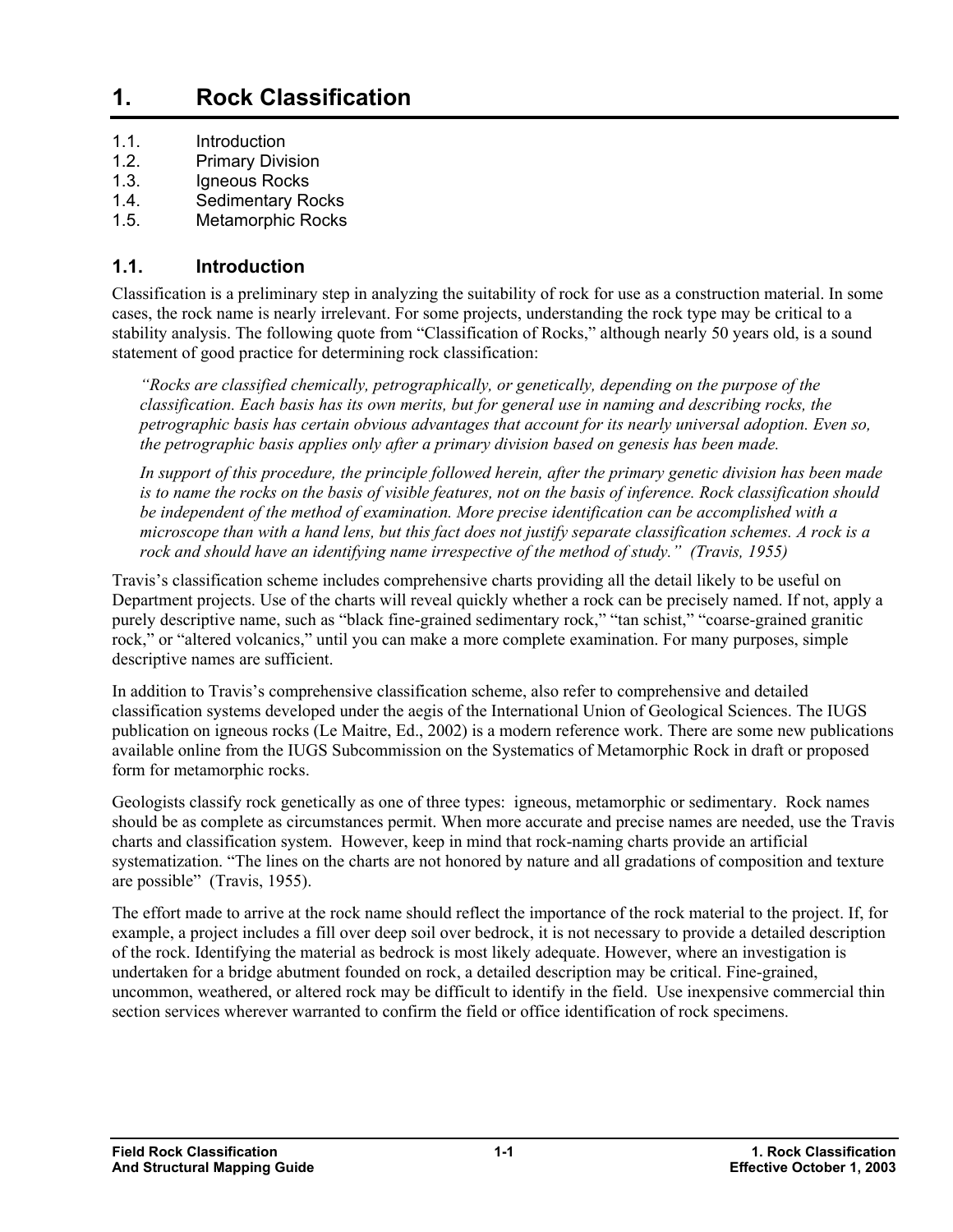# <span id="page-9-0"></span>**1.2. Primary Division**

The first step in identifying rock under the Travis system is to decide whether it is igneous, sedimentary, or metamorphic. Use the guidelines in Figure 1-1, below, a graphical representation of the "primary division" discussed in "*Classification of Rocks.*"



**Figure 1-1 Primary Division of Rock Types (after Travis, 1955)**

Once the preliminary genetic identification is made, make the rock classification, either descriptive, if appropriate, or a more detailed petrographic description, if necessary and if possible. Regional and local experience will often quickly lead you to the appropriate rock name. The tables below contain some typical rock types and characteristics.

# **1.3. Igneous Rocks**

Igneous rocks are formed when molten rock cools and crystallizes. Igneous rocks are classified on the basis of mineralogy and occurrence (whether the rock is intrusive or extrusive) based on the rock's texture. To classify or describe igneous rocks, the geologist must have command of the most common textural terms. Refer to the listing in "*Classification of Rocks*" (Travis, 1955) Section I – Igneous Rocks and to the IUGS publication.

Nomenclature for igneous rocks should include color, texture, alteration (if any), accessory minerals and the root name. The complete name may not be necessary and as described above, abbreviated names are desirable for some uses. Color may include both the color index and the chromatic color name. The color index is the dark mineral percentage and applies only to phaneritic rocks. Texture includes degree of crystallinity, grain size, grain relationships, degree of crystal face development on grains and specialized textural terms relating for instance to volcanic rocks or pyroclastic rocks. Definitions are set out below. Igneous rocks may be all crystalline, all glassy,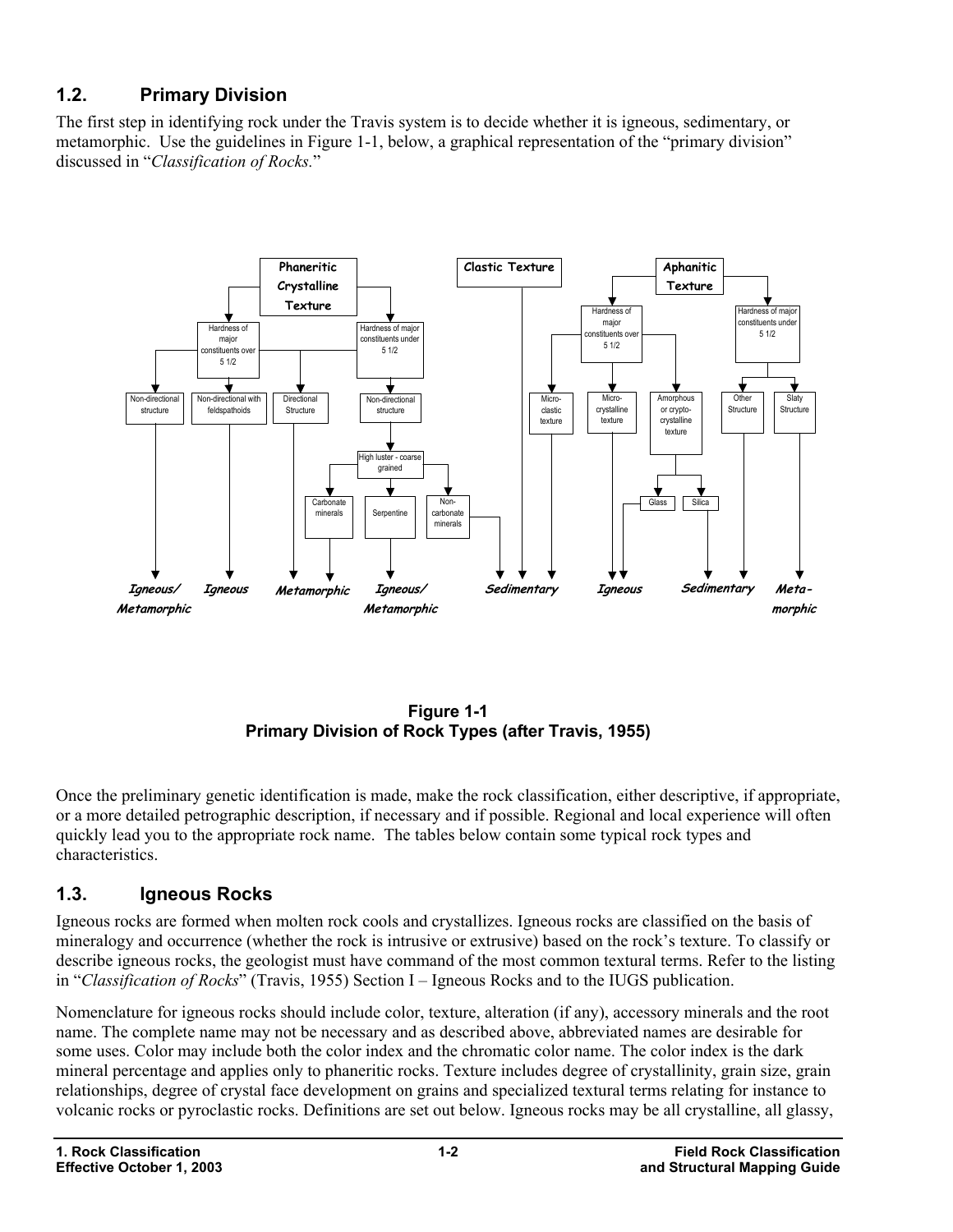<span id="page-10-0"></span>or both. The grain size division is between rock with grains visible to the unaided eye and those with grain sizes smaller than can be seen with the unaided eye. Refer to Travis for a complete discussion.

#### *1.3.1 Textural Definitions*

The igneous rocks can be described using a multitude of modifiers for texture. A partial listing includes:

#### **General**

- Vesicular: spherical, ovoid or tubular openings
- Amygdaloidal: vesicles are filled with secondary minerals

#### **Grain size**

- Aphanitic: grains not visible to the unaided eye (microcrystalline, cryptocrystalline or glassy)
- Phaneritic: grains visible to the unaided eye (coarse grained > 5mm, medium grained 1-5mm, or fine grained  $<1$ mm

#### **Grain relationships**

- Granular: nearly equidimensional grains
- Porphyritic: grains of one or more sizes in a finer-grained groundmass
- Pegmatitic: grains of a wide range of sizes conspicuously larger than those of the parent rock
- Aplitic: composed of anhedral (no crystal faces) grains, sugary

#### **Pyroclastic Rocks**

- Pumice: highly vesicular, finely cellular with tubular vesicles
- Scoria: highly vesicular, coarsely cellular, usually spherical vesicles
- Ash: includes glass shards, crystals and crystal fragments, stony or glassy rock fragments (sand to silt size  $\leq 2$ mm $)$
- Tuff: Rock name for rock with ash-sized cemented volcanic particles <2mm in size
- Lapilli: commonly pumice or scoria particles 2-64 mm in size (pebble size). The rock name is lapillistone.
- Tuff Breccia: ejected volcanic material >32 mm in size in an ash/tuff matrix
- Lapilli Tuff: ejected volcanic material 4-32 mm in size in ash/tuff matrix
- Blocks and Bombs: cobble and boulder size. Blocks are angular and rigid; bombs are plastic during eruption and are shaped to streamlined forms during flight. When indurated, the name is volcanic breccia or agglomerate.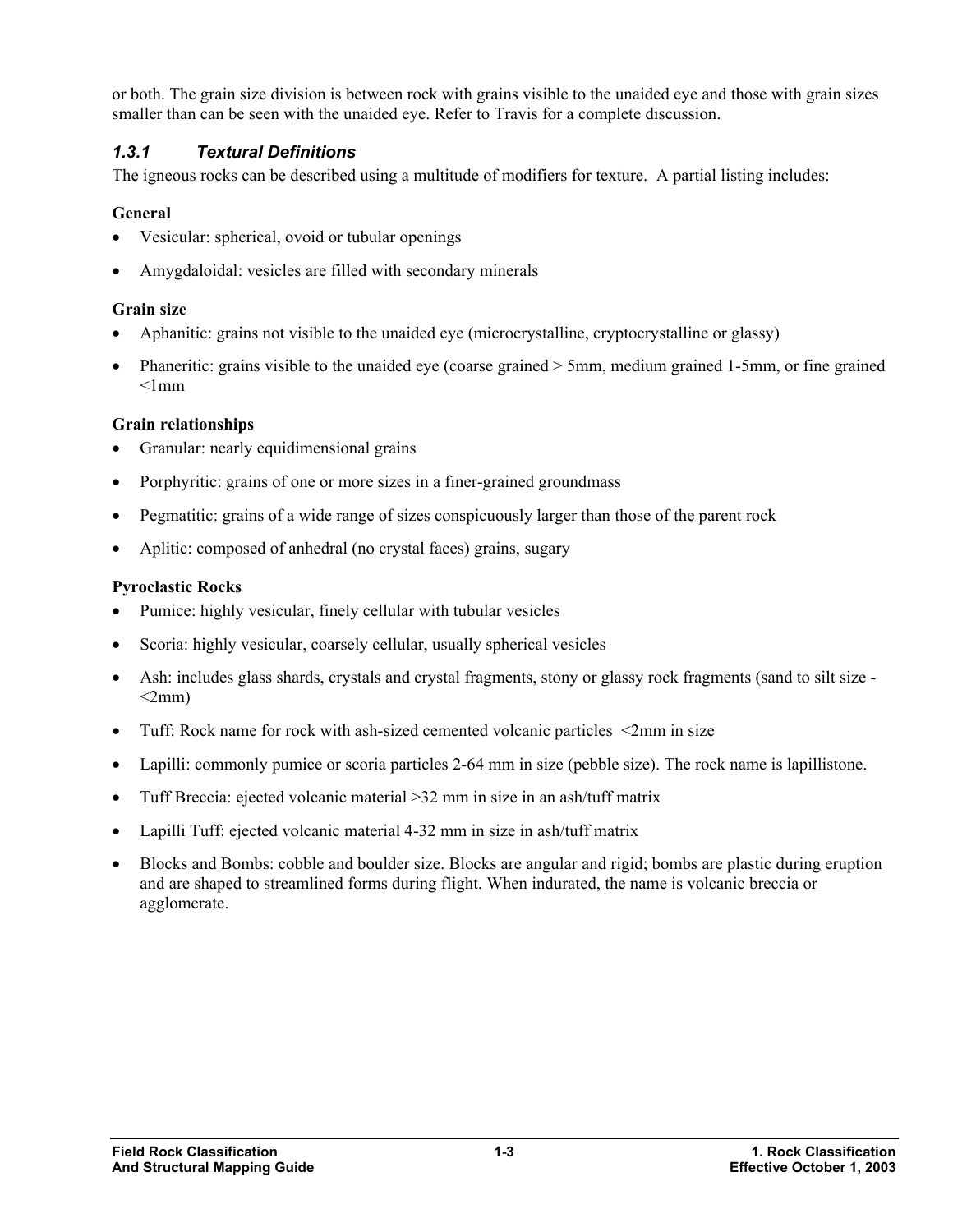<span id="page-11-0"></span>

| <b>Particle Name</b>       | <b>Rock Names</b>                                      | <b>Particle Size</b> | <b>Features</b>                                                                                                           |
|----------------------------|--------------------------------------------------------|----------------------|---------------------------------------------------------------------------------------------------------------------------|
| Ash, cinders               | Lithic Tuff, Vitric Tuff, Crystal<br>Tuff, Welded Tuff | $<$ 2 mm             | Ash-sized particles may be flows<br>from vent (poorly sorted) or falls<br>from ejection into atmosphere<br>(well sorted). |
| Lapilli                    | Lapillstone, Lapilli breccia,<br>Lapilli Tuff          | $2-64$ mm            | Usually ejecta.                                                                                                           |
| Blocks and<br><b>Bombs</b> | Pyroclastic breccia,<br>agglomerate                    | $>64$ mm             | Usually ejecta.                                                                                                           |

#### **Table 1-1 Pyroclastic Rock Names**

#### **Table 1-2 Porphyritic Rock Texture**

| <b>Groundmass</b>       | <b>Percent Phenocrysts</b> |           |          |         |
|-------------------------|----------------------------|-----------|----------|---------|
| <b>Texture</b>          | Under 12                   | $12 - 50$ | 50-75    | Over 75 |
| Phaneritic (grains      | Granite or                 | Granite   | Granite  | Granite |
| visible)                | Porphyritic<br>Granite     | Porphyry  | Porphyry |         |
| Aphanitic               | Rhyolite or                | Rhyolite  | Granite  | Granite |
| (grains not<br>visible) | Porphyritic<br>Rhyolite    | Porphyry  | Porphyry |         |

#### *1.3.2 Color Index*

The color index is the percentage of dark minerals in the rock. Figure 1-2 on the next page (Travis, 1955 - Figure 1, Page 8) is a useful reference for determining color index. The terms "trap" and "felsite" are color terms for aphanitic rocks, with trap referring to dark rocks and felsite to light-colored rocks.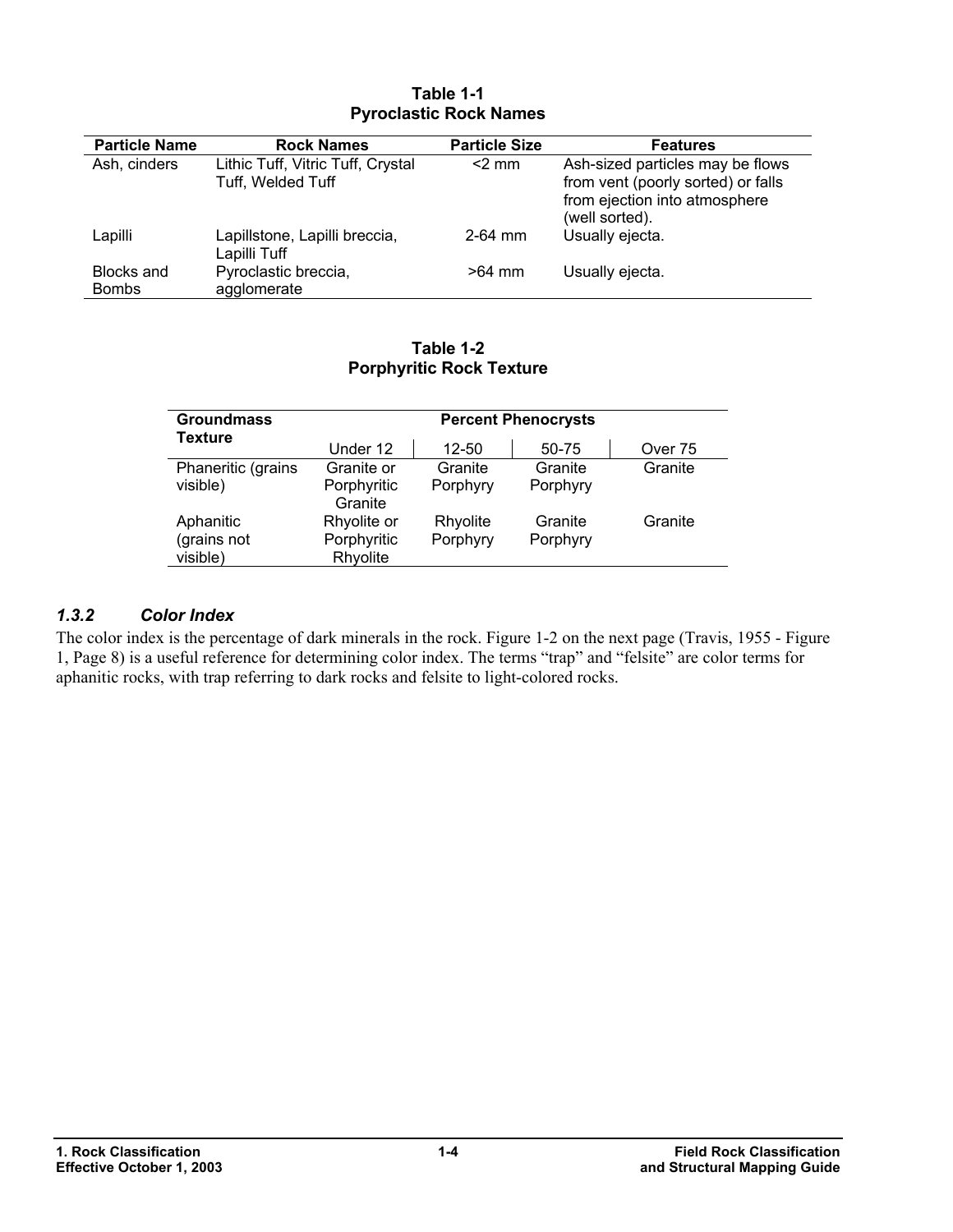<span id="page-12-0"></span>

**Color Index**

#### *1.3.3 Mineralogy*

In addition to texture, the geologist must have an understanding of the essential minerals that make up the igneous rocks. These minerals determine the root name of the rock. In particular, it is essential for the geologist to be able to differentiate among the feldspars. A good working knowledge of accessory and secondary minerals will also assist you in naming rocks. Although naming rocks using Travis's nomenclature can be complex, the reference includes a simplified procedure that allows for abridgement of the full name to the root name prefixed by the most conspicuous feature of the rock; for example, "pink granite" or "vesicular olivine basalt." Travis also allows for the use of terms such as "felsite" and "trap."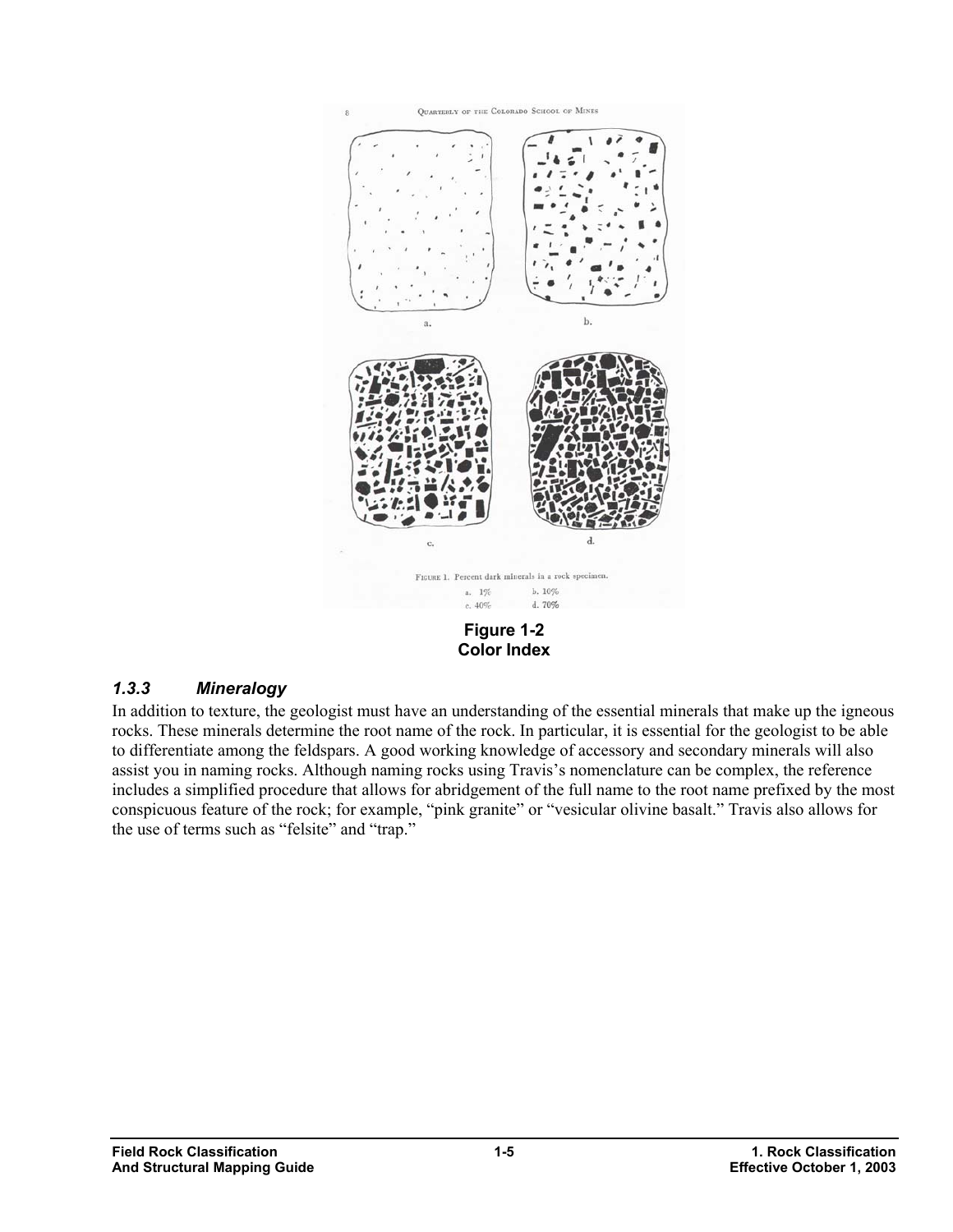#### **Table 1-3 Common Igneous Rock Types and Descriptions**

<span id="page-13-0"></span>

| <b>Name</b>                                    | Color or<br><b>Color Index</b> | <b>Description</b>                                                                                                                                 |
|------------------------------------------------|--------------------------------|----------------------------------------------------------------------------------------------------------------------------------------------------|
| Pegmatite                                      | Light                          | Coarse-grained, mostly quartz and feldspar as<br>large grains.                                                                                     |
| Granite                                        | 10                             | Light colored, coarse-grained, usually approx.<br>equal sized grains with quartz, feldspars, dark<br>accessory minerals. Most common igneous rock. |
| Rhyolite                                       | 10                             | Light colored, fine-grained, same content as<br>granite, but in microcrystalline form.                                                             |
| Pumice                                         | Light                          | Light colored, vesicular ("frothy"), lightweight<br>glassy rock with approximately the same<br>composition as rhyolite.                            |
| Diorite                                        | 25                             | Generally light colored, coarse-grained, may be<br>gray to dark gray. Composed mostly of<br>plagioclase and dark accessory minerals.               |
| Andesite                                       | 25                             | Fine-grained, usually dark gray or green rock.                                                                                                     |
| Basalt                                         | $50 -$ gray to<br>green-black  | Generally dark and fine-grained, often with<br>vesicles.                                                                                           |
| Peridotite/Pyroxenite/Hornblendite<br>Obsidian | 95<br><b>Black</b>             | Dark rocks composed of grains of dark minerals.<br>Usually black natural glass with conchoidal<br>fracture and brilliant luster.                   |

# **1.4. Sedimentary Rocks**

Sedimentary rocks form as a result of the decay of rock masses (detrital) or from chemical precipitates (nondetrital) or the special case of formation of coal. The particles resulting from these processes are deposited into sedimentary basins and eventually lithify to form rock. The classification of sedimentary rocks is based on grain size, mineralogy, and the relationship of the grains. As with the igneous rocks, a good knowledge of terminology is essential to a facility for naming sedimentary rock.

The sedimentary rock names depend first on texture based on grain size. Travis's chart has three divisions of grain size, along with further divisions based on composition of the major and minor fractions.

#### *1.4.1 Textural Terms*

As with the igneous rocks, many textural terms may used to describe sedimentary rocks. Some of these common terms include:

- Clastic: fragmental, composed of discrete grains each having their own boundary
- Detrital: products of weathering, disintegration and mechanically deposited with a clastic texture
- Crystalline: composed of interlocking grains formed in place by chemical deposition
- Amorphous: non-crystalline material formed in place by chemical deposition
- Chemical: composed of products formed in place or chemically deposited or crystalline or amorphous texture
- Oolitic: composed of spheroids less than 2 mm in diameter.
- Pisolitic: composed of spheroids greater than 2 mm in diameter
- Bioclastic: composed of fragments of fossils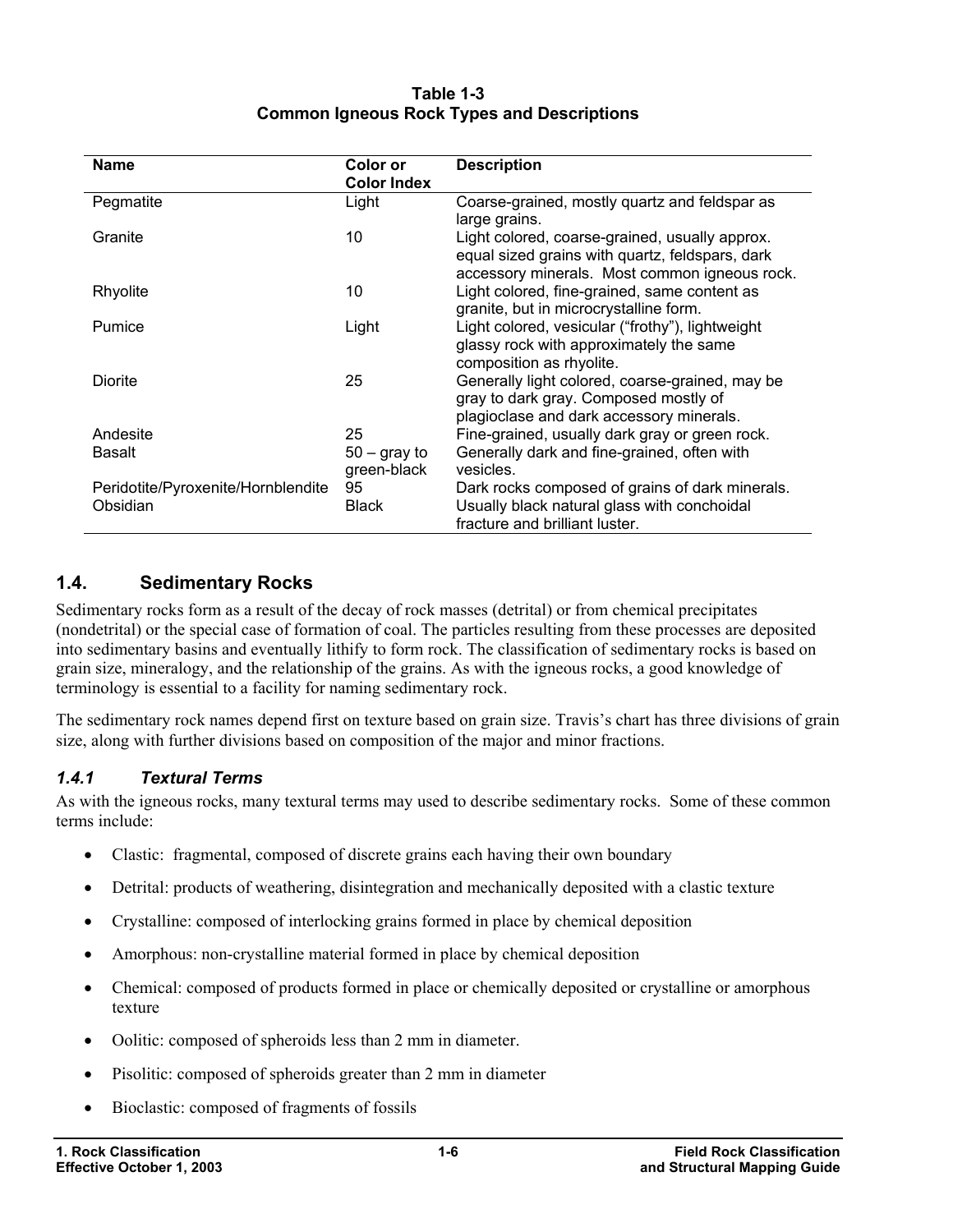#### <span id="page-14-0"></span>*1.4.2 Descriptive Terms*

Fissile: rock that may be readily split along closely spaced planes

**Friable:** rock or mineral that is easily broken, pulverized, or reduced to powder

**Induration:** the degree of hardening or consolidation or a rock (or soil) by heat, pressure, or cementing agents

#### *1.4.3 Other Features*

Sedimentary rocks are further differentiated or named by reference to such features as mineralogy, color, structure (mostly field observations of the outcrop), and shape of grains. Figure 1-3 below shows the relative sphericity and roundness of particles.

Most sediments are composed of a mixture of a detrital fraction and a chemical fraction. Extreme examples are uncemented sandstone and a pure evaporite; the sandstone is entirely detrital while the evaporite is purely chemical. The detrital fraction may be relatively easy to identify in coarse-grained rock, but becomes increasingly difficult as grain size decreases. Chemical and aphanitic detrital constituents may be distinguished using such simple field tests and observations as whether the rock effervesces in dilute hydrochloric acid, and observations of luster, fissility, and relative density. Nomenclature for sedimentary rock is more highly descriptive than for igneous rocks because there are fewer root names. The convention for rock names is as follows: color, structure, grain size, minor constituents, root name.



**Figure 1-3 Grain Shape** 

Refer to *Classification of Rocks* for additional detail and guidance in naming sedimentary rock and the exceptions and special cases highlighted in the reference. Naming of sedimentary rocks is controversial; the IUGS subcommission on sedimentary rock is inactive at the time of this writing in 2003 because the subcommission was unable to resolve serious disagreements on nomenclature.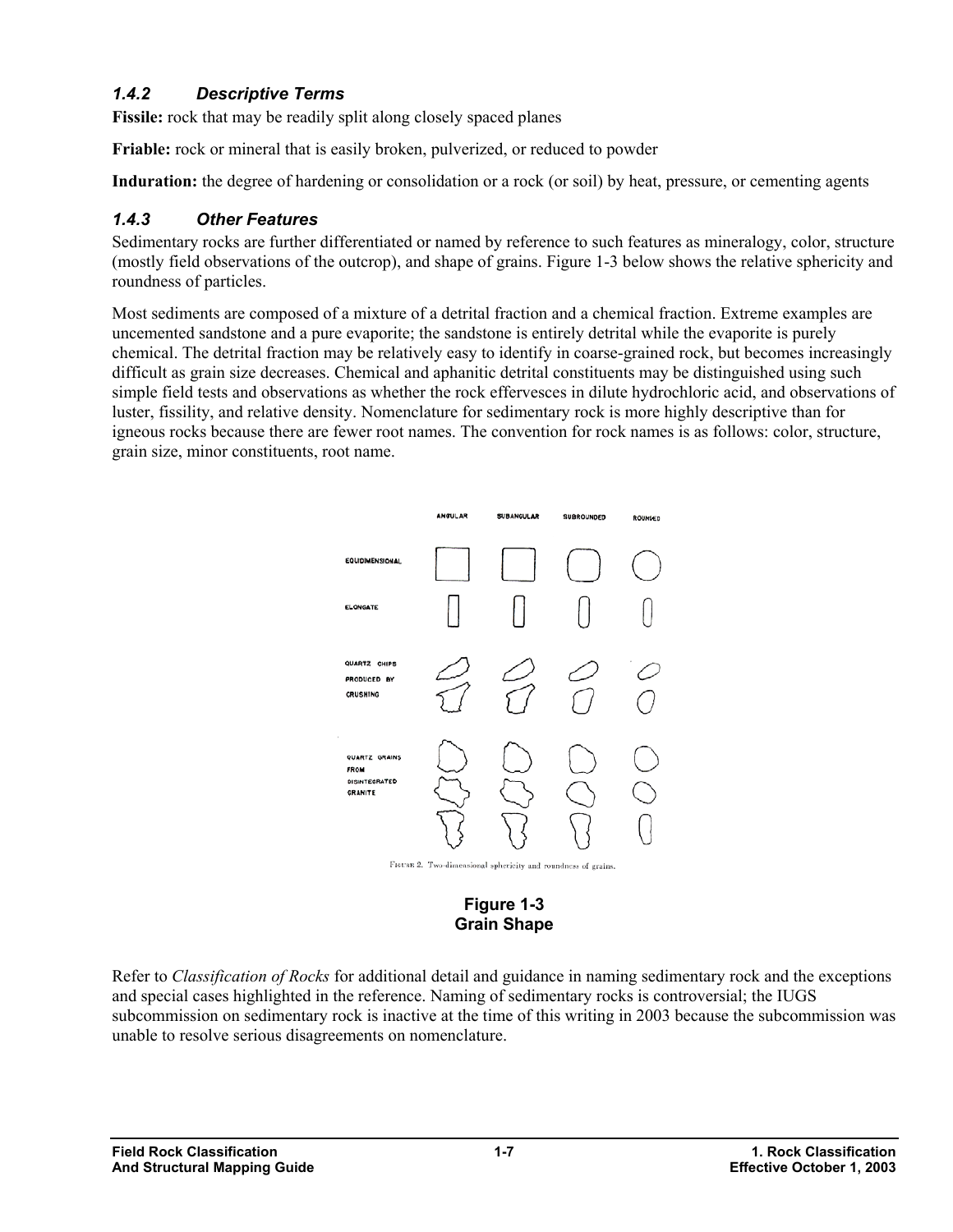**Table 1-4 Common Sedimentary Rock Types and Descriptions** 

<span id="page-15-0"></span>

| Predominantly quartz grains cemented by silica, iron oxide, clay or                                                                                                                                                                                                                                                                                                                                                                                                                                                                                                                                                                          |
|----------------------------------------------------------------------------------------------------------------------------------------------------------------------------------------------------------------------------------------------------------------------------------------------------------------------------------------------------------------------------------------------------------------------------------------------------------------------------------------------------------------------------------------------------------------------------------------------------------------------------------------------|
| carbonate. Varying colors depending on cementing agent. Thick beds                                                                                                                                                                                                                                                                                                                                                                                                                                                                                                                                                                           |
|                                                                                                                                                                                                                                                                                                                                                                                                                                                                                                                                                                                                                                              |
| Strongly indurated impure sandstone with a clayey matrix.                                                                                                                                                                                                                                                                                                                                                                                                                                                                                                                                                                                    |
|                                                                                                                                                                                                                                                                                                                                                                                                                                                                                                                                                                                                                                              |
|                                                                                                                                                                                                                                                                                                                                                                                                                                                                                                                                                                                                                                              |
|                                                                                                                                                                                                                                                                                                                                                                                                                                                                                                                                                                                                                                              |
|                                                                                                                                                                                                                                                                                                                                                                                                                                                                                                                                                                                                                                              |
|                                                                                                                                                                                                                                                                                                                                                                                                                                                                                                                                                                                                                                              |
|                                                                                                                                                                                                                                                                                                                                                                                                                                                                                                                                                                                                                                              |
|                                                                                                                                                                                                                                                                                                                                                                                                                                                                                                                                                                                                                                              |
|                                                                                                                                                                                                                                                                                                                                                                                                                                                                                                                                                                                                                                              |
|                                                                                                                                                                                                                                                                                                                                                                                                                                                                                                                                                                                                                                              |
|                                                                                                                                                                                                                                                                                                                                                                                                                                                                                                                                                                                                                                              |
|                                                                                                                                                                                                                                                                                                                                                                                                                                                                                                                                                                                                                                              |
|                                                                                                                                                                                                                                                                                                                                                                                                                                                                                                                                                                                                                                              |
|                                                                                                                                                                                                                                                                                                                                                                                                                                                                                                                                                                                                                                              |
|                                                                                                                                                                                                                                                                                                                                                                                                                                                                                                                                                                                                                                              |
| Composition similar to sandstone, but finer-grained. Usually thin beds.<br>Hard, indurated shales, similar to slates, but without fissility.<br>Clay-sized particles compacted into rock without fissility.<br>Particle size predominantly less than 0.002 mm with a well-developed<br>Contains more than 50% calcium carbonate with the remaining<br>percentage consisting of impurities. Many varieties that may be<br>Harder and heavier than limestone. May be chemical precipitate or<br>Highly altered plant remains. Lignite (brown coal), bituminous (soft<br>Silica deposited from solution in water. May be small nodules or thick |

#### **1.5. Metamorphic Rocks**

Metamorphic rocks are formed when a parent rock is subjected to geologic processes that alter the original rock's structure and/or mineralogy. We characterize metamorphic rocks by their structure, texture, and mineralogy. Naming metamorphic rocks essentially consists of prefixing the names of the most abundant minerals to a structural term that defines the rock. The structure is categorized as either directional (e.g., schistose, slaty) or nondirectional (e.g., marble, hornfels).

#### *1.5.1 Structural Terms*

While the igneous rocks and sedimentary rocks are described with reference to texture, the metamorphic rocks descriptions rely primarily on structural terms. Common structural terms include:

- Blasto: a prefix indicating relic fabric in a metamorphic rock
- Lineation: a parallel directional structure expressed in one direction only
- Foliation (schistosity): parallel directional structure expressed in two directions and imparting a tendency to split into layers
- Granulose texture: granular with non-directional structure
- Hornfelsic structure: nondirectional structure
- Cataclastic structure: structure developed by crushing and granulation
- Mylonitic structure: foliated fine-grained cataclastic structure
- Slaty structure: foliation in aphanitic metamorphic rocks that permits splitting into thin sheets
- Schistose structure: foliation due to parallel orientation of phaneritic flaky, lamellar, or occasionally rodshaped minerals
- Phyllitic structure: foliation intermediate between slaty and schistose, aphanitic, but exhibiting a sheen on the foliation surface due to oriented micaceous minerals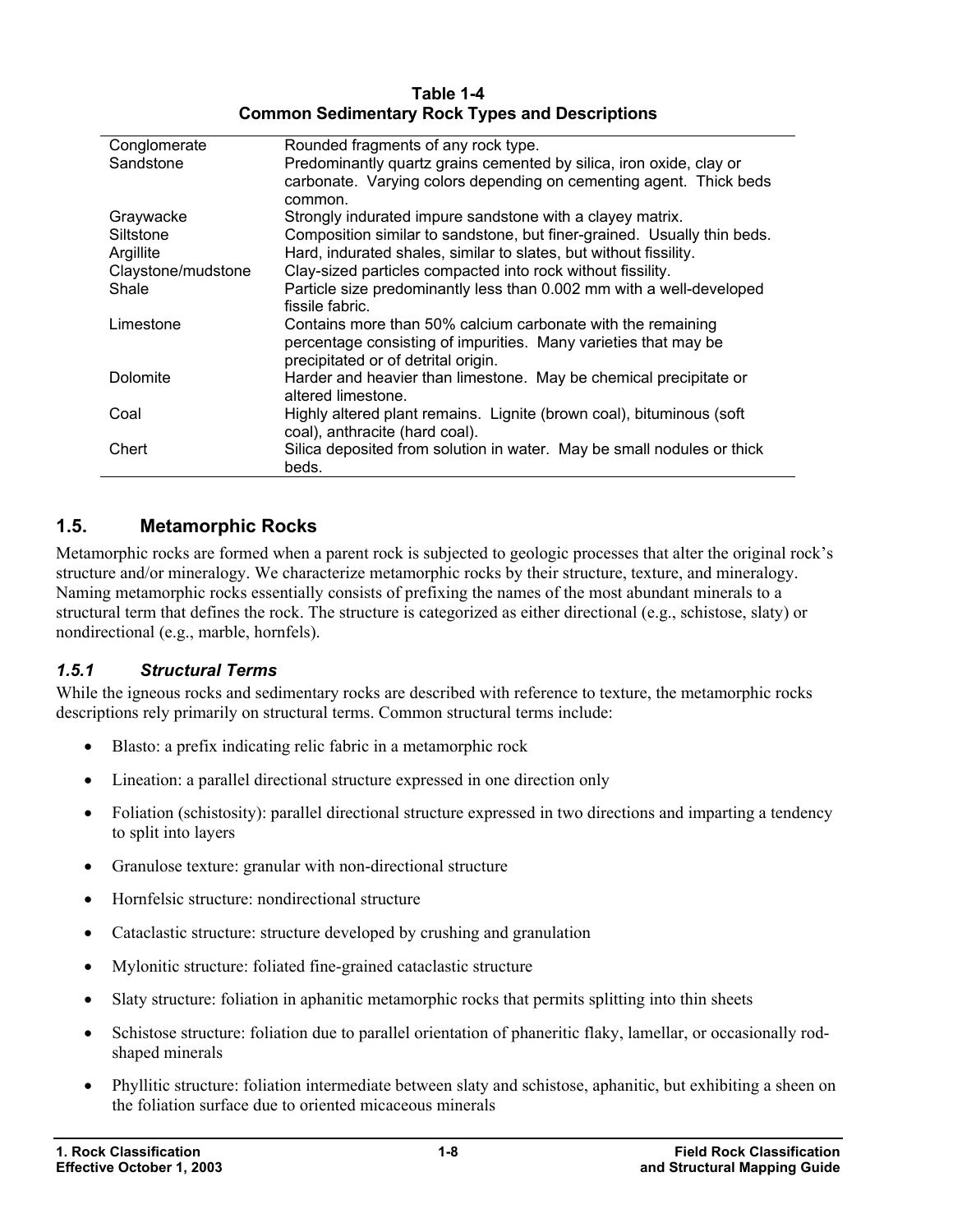- <span id="page-16-0"></span>• Gneissose structure: foliation due to alternation of granulose and schistose bands
- Migmatitic: a genetic term denoting mixed igneous and metamorphic origin; bands, veins, and pods of granitic rock in a metamorphic host rock

See *Classification of Rocks* (Travis, 1955) for a more complete discussion. Metamorphic rock-forming minerals are conveniently divided into two categories: essential minerals and characterizing accessory minerals. Travis provides a listing.

#### *1.5.2 Complications*

Complications arise in a few areas. First, metamorphic and igneous processes merge in two cases: low-grade and high-grade metamorphism. The gradation across the boundary between igneous and metamorphic rocks is not agreed upon and rocks in this zone are sometimes included in both igneous and metamorphic groupings. Examples include serpentine, talc, and migmatite. Another example of complications occurs in rocks that retain their original structure but may have new minerals (metagabbro, metasandstone). In addition, rocks that have become somewhat foliated, but have not undergone recrystallization, retain their original name. Other rocks may have the structural term "schistose" added as a prefix (e.g., "gray schistose sandstone," "schistose biotite rhyolite").

| Gneiss    | Coarse-grained. Imperfect foliation resulting from bands of different minerals. Main       |
|-----------|--------------------------------------------------------------------------------------------|
|           | minerals are quartz and feldspar, but includes accessory minerals such as micas and        |
|           | dark minerals.                                                                             |
| Schist    | Fine-grained with well developed foliations from parallel arrangement of platy minerals    |
|           | such as mica, chlorite and talc. Garnet also common accessory mineral. Schist and          |
|           | Gneiss may grade into each other and a clear distinction not always possible.              |
| Phyllite  | Thinly foliated into platy fragments. Generally soft satiny or silky luster on cleavage    |
|           | surfaces due to minute crystals of chlorite or sericite.                                   |
| Slate     | Thinly foliated and very fine-grained with well-defined planar cleavage into hard, brittle |
|           | plates.                                                                                    |
| Quartzite | Metamorphosed recrystalized sandstone. Very hard.                                          |
| Marble    | Metamorphosed recrystallized calcite, limestone or dolomite. Hard.                         |
| Mylonite  | Produced by intense mechanical metamorphism that crushes and pulverizes the original       |
|           | rock. May be strongly laminated with a flow structure expressed as streaks and bands.      |
|           | Beds may be very thin to hundreds of feet thick. May cause unstable conditions in slopes   |
|           | or other rock excavations. Mylonitic structure may be recognizable only under              |
|           | microscope.                                                                                |
|           |                                                                                            |

**Table 1-5 Common Metamorphic Rock Types and Descriptions**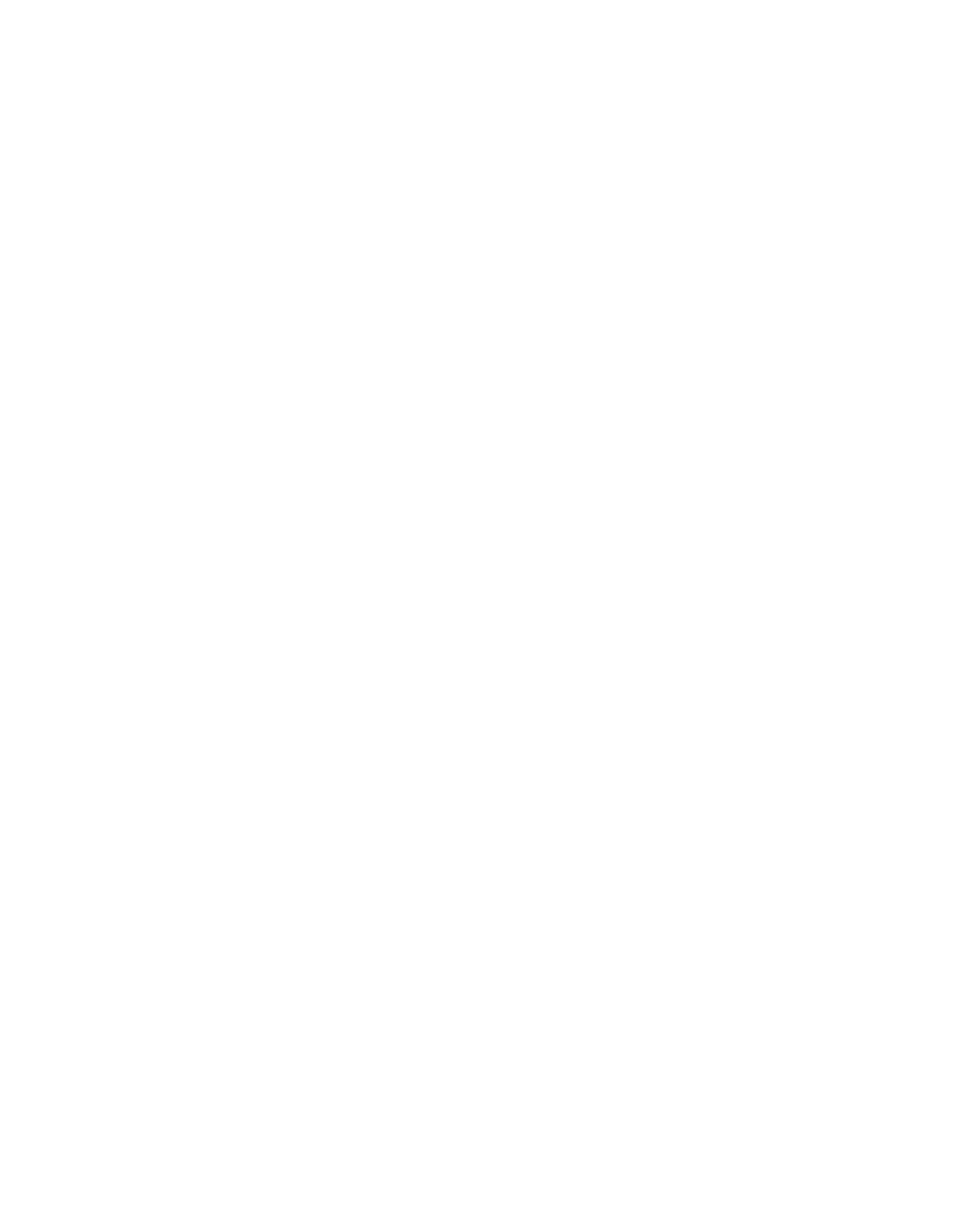# <span id="page-18-0"></span>**2. Structural Characteristics of Rock**

- 2.1. Introduction
- 2.2. Stability Analysis of Rock Masses
- 2.3. Rock Mass Classification and Description
- 2.4. Rock Quality
- 2.5. Rockfall Hazard and Slope Management

# **2.1. Introduction**

Rock mapping is of critical importance in projects where, for example, there is a high rock cut slope or where structural foundations are founded on rock, or where structures are anchored into rock. The minimum information includes rock type and the orientation of discontinuities. Rock type is important, among other reasons, as an indicator of strength characteristics, of the potential orientation of discontinuities, and of the potential for weathering. Along with rock type, the geologist maps the orientation and characteristics of the discontinuities in the rock mass, and determines the shape and size of blocks bounded by discontinuities following the techniques developed by the International Society of Rock Mechanics (ISRM, 1978) and discussed and summarized in "*Rock Slopes"* (Wyllie and Mah, 1998) and "*Foundations on Rock*" (Wyllie, 1999).

Mapping furnishes the fundamental information on site conditions. The data gathered during mapping are the basis for many subsequent engineering decisions including the location and type of structures and rock anchors, and the need for reinforcement of rock. The mapping is a vital part of the investigation, but is an inexact process because geological and engineering judgment is necessary to extrapolate from limited data from outcrops and cores that may represent only a small fraction of the affected rock mass.

The geologist uses the field data to identify the types of failures (planar, wedge, toppling, circular) that are kinematically possible in the rock by analysis of the discontinuity orientations with respect to the rock slope or structure using stereographic projections. Plot the discontinuity orientations along with the existing/proposed rock slope and analyze them to determine the potential direction of movement. Also obtain indication of the possible stability condition. If you identify one or more of the four potential failure modes, further analyze the likelihood of such failures. In addition to the geometric conditions established by stereographic projection analysis, analyze other factors to determine the stability of a rock slope. These other forces may include foundation loads, water conditions, and proposed reinforcement. Rigorous geological and engineering analysis supported by laboratory testing may be required to assess the stability of potentially unstable slopes.

# **2.2. Stability Analysis of Rock Masses**

Rock slope stability analysis is beyond the scope of this guide. However, a brief discussion is included here as an introduction. Department staff and consultants should follow state-of-the-practice procedures as represented by the references cited in this guide and other authoritative publications. We cannot overstate the importance of properly describing and analyzing the stability of a rock mass. In rock excavations, the rock slopes typically adjoin traveled ways. Failing rock slopes have caused disastrous losses of life and property. For bridge or retaining wall foundations on rock, the importance of understanding the structure and characteristics of the rock is equally obvious. The analysis of rock for foundation purposes must be a cooperative venture involving qualified engineers and geologists working together to reach an understanding of the nature of the rock material and how the rock mass will react to the forces imposed on it during and after construction.

The geologist or engineer who performs the structural analysis may use hand calculations using stereonets and stereographic projections, approved structural analysis software (e.g., RockPack, Dips, Swedge), and more sophisticated methods. For significant excavations, they should undertake a more rigorous study to determine whether the character of the discontinuities, strength of rock, presence of water in the slope, etc., indicate the potential for failures. If so, the geologist and engineer should consider the available means to mitigate the possibility of failure. Refer to FHWA's "*Rock Slopes*" and *Rockfall Hazards Mitigation Methods* manual for guidance.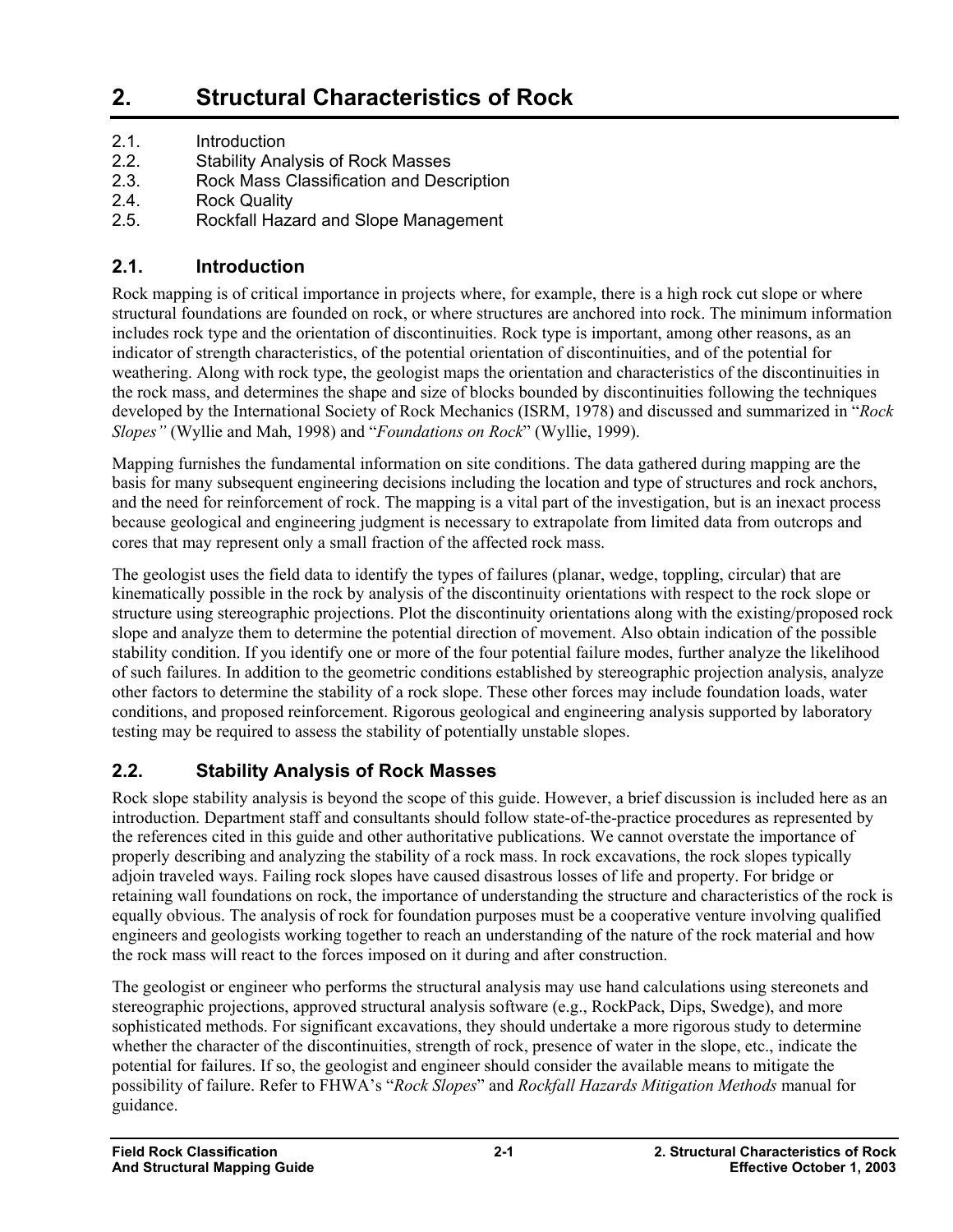# <span id="page-19-0"></span>**2.3. Rock Mass Classification and Description**

There are numerous rock mass classification systems that have been developed for special purposes, such as tunneling, mining, and rock slope stability. ASTM Standard D 5878 contains a brief discussion of the some of these systems. The International Society of Rock Mechanics has developed a system discussed in *Basic Geotechnical Description of Rock Masses* (ISRM 1981). A discussion of several systems related to highway slopes is set out in "*Rock Slopes*" (Wyllie and Mah, 1998) and in *Highway Rock Cut Stability Assessment in Rock Masses Not Conducive to Stability Calculations* (Maerz, 2000).

Rock mass classification includes a description of *in situ* rock mass characteristics:

- Rock strength
- Weathering or alteration
- **Hardness**
- Discontinuity orientation and description

The procedures for a quantitative description of discontinuities in rock masses developed by the International Society of Rock Mechanics is published (ISRM 1977) and has been summarized and discussed in detail in *Foundations on Rock* (Wyllie, 1999). The procedures provide a language that enables geologists to transmit their observations of the rock mass and its anticipated behavior. The procedures provide quantitative data rather than subjective observations alone. The data obtained using the procedures are derived from simple measurements and provide a complete description of the rock mass for engineering purposes.

Thirteen rock mass properties may be examined and described quantitatively using the procedures. The characteristics that have importance for engineering design can be described in five categories (Wyllie, 1999), including:

- Rock material description (rock type, wall strength, weathering)
- Discontinuity description (type, orientation, roughness, aperture)
- Infilling (type, width)
- Rock mass description (spacing, persistence, number of sets, block size, and shape)
- Groundwater

The benefits of examining these characteristics and using these procedures are twofold: first, you discuss and quantitatively describe the parameters so the results can be used directly in design; second, the use of standardized procedures allows different personnel to use the procedures and interpret the results comparably. Figure 2-1, on the following page, provides an overview of the rock mapping criteria and their relationship to the rock mass.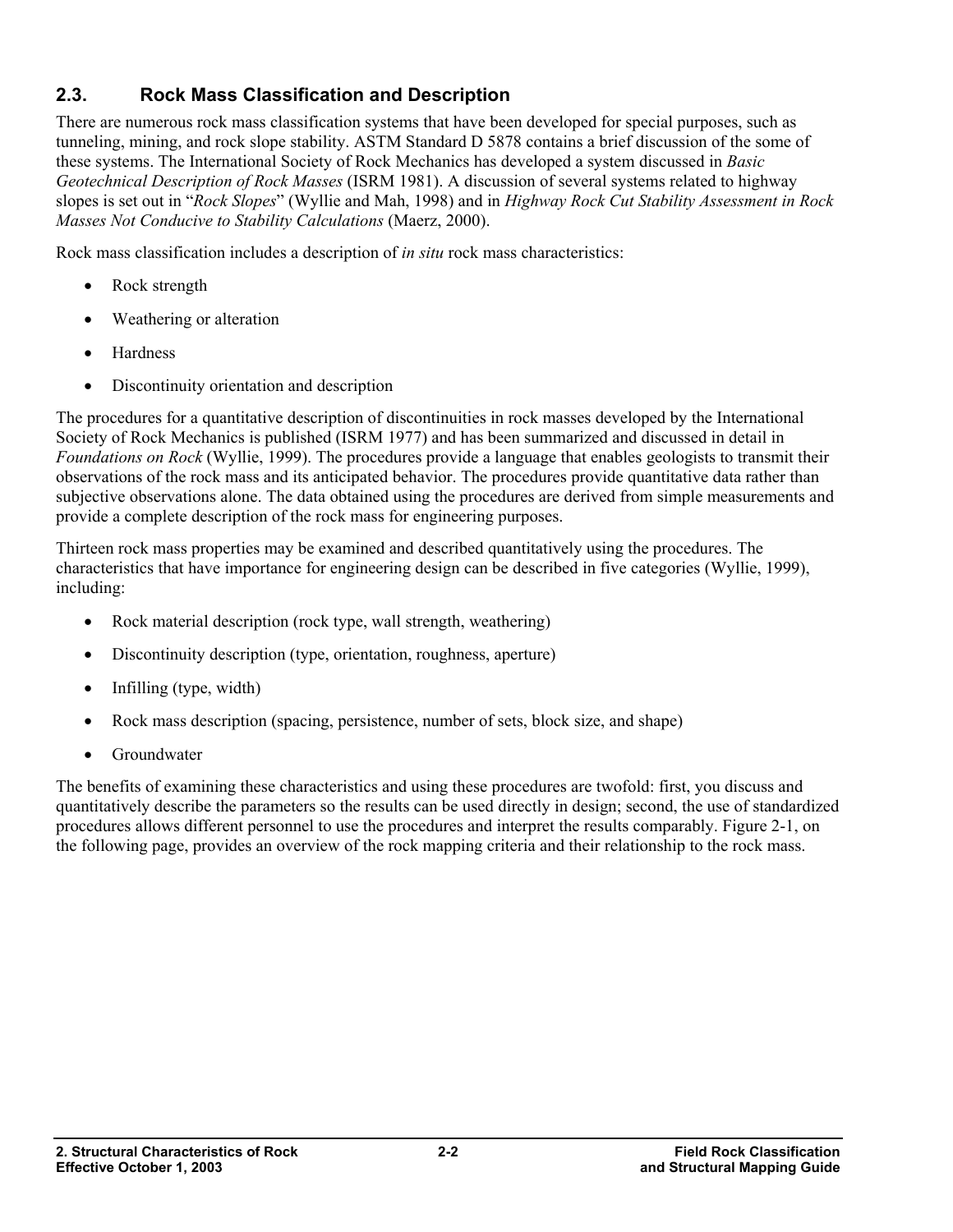

**Figure 2-1 Illustration of Geologic/Structural Mapping Terms (After Wyllie, 1999)** 

Use of these standardized terms will provide a sound basis for mapping and describing characteristics of rock masses. An explanation of each of the terms is set out in Table 2-1 on the next page. See "*Foundations on Rock,"* Sec 4.2.1, pp 99-104. (Wyllie, 1999) for further discussion of these characteristics.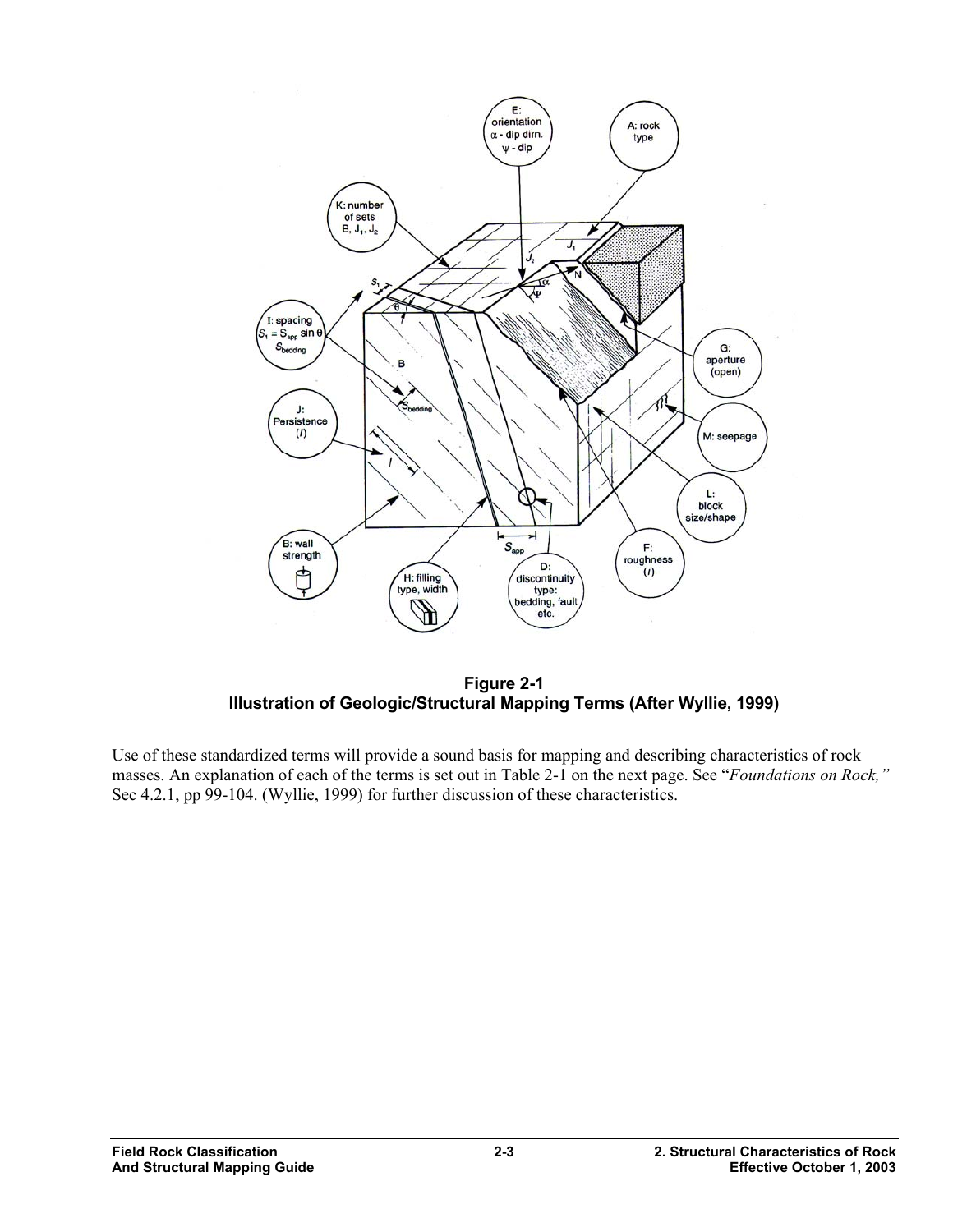#### **Table 2-1 Description of Geologic Structural Mapping Terms (ISRM, 1977)**

| ID | Term                      | <b>Description</b>                                                                                                                                                                                     |
|----|---------------------------|--------------------------------------------------------------------------------------------------------------------------------------------------------------------------------------------------------|
| A  | Rock Type                 | The rock types are defined by the origin of the rock (i.e., sedimentary, metamorphic,                                                                                                                  |
|    |                           | igneous), color (including whether light or dark minerals predominate), texture or fabric                                                                                                              |
|    |                           | (ranging from crystalline, granular, or glassy) and grain size (ranging from boulders to                                                                                                               |
|    |                           | silt/clay size particles)                                                                                                                                                                              |
| B  | Wall Strength             | The compressive strength of the rock forming the walls of discontinuities will influence shear                                                                                                         |
|    |                           | strength and deformability. Rock compressive strength categories and grade vary from                                                                                                                   |
|    |                           | extremely strong (>36,000 psi, grade R6) to extremely weak (35-150 psi, grade R0) (See                                                                                                                 |
|    |                           | Table 2-2)                                                                                                                                                                                             |
| C  | Weathering                | Reduction of rock strength due to weathering will reduce the shear strength of discontinuities                                                                                                         |
|    |                           | as well as reduce the shear strength of the rock mass due to reduced strength of the intact                                                                                                            |
| D  | <b>Discontinuity Type</b> | rock. Weathering categories and grades are summarized in Table 2-3.<br>The discontinuity type ranges from smooth tension joints of limited length to faults containing                                 |
|    |                           | several inches or feet of clay gouge and lengths of many miles. Discontinuity types include                                                                                                            |
|    |                           | faults, bedding, foliation, joints, cleavage, and schistosity.                                                                                                                                         |
| Е  | Discontinuity             | The orientation of discontinuities is expressed as the dip and dip direction of the surface.                                                                                                           |
|    | Orientation               | The dip of the discontinuity is the maximum angle of the plane to the horizontal (angle $\psi$ in                                                                                                      |
|    |                           | Fig. 1) and the dip direction is the direction of the horizontal trace of the line of the dip                                                                                                          |
|    |                           | measured clockwise from north (angle $\alpha$ in Fig. 1).                                                                                                                                              |
| F  | Roughness                 | Roughness should be measured in the field on exposed surfaces with lengths of at least 2 m.                                                                                                            |
|    |                           | The degree of roughness can be quantified in terms of Joint Roughness Coefficient (JRC).                                                                                                               |
|    |                           | Wall roughness is an important component of shear strength, especially in the case of                                                                                                                  |
|    |                           | undisplaced and interlocked features (e.g., unfilled joints).                                                                                                                                          |
| G  | Aperture                  | Aperture is the perpendicular distance separating the adjacent rock walls of an open                                                                                                                   |
|    |                           | discontinuity (thereby distinguishing it from the width of a filled discontinuity), in which the                                                                                                       |
|    |                           | space is air or water filled. Categories of aperture range from cavernous (> 1m) to very tight                                                                                                         |
|    |                           | $(< 0.1$ mm).                                                                                                                                                                                          |
| Н  | Infilling Type and        | Infilling is the term for material separating the adjacent walls of of discontinuities such as fault                                                                                                   |
|    | Width                     | gouge; the perpendicular distance between adjacent rock walls is termed the width of the                                                                                                               |
|    |                           | filled discontinuity. Filled discontinuities can demonstrate a wide range of behavior and thus                                                                                                         |
|    |                           | their affect on shear strength and deformability can vary widely.<br>Discontinuity spacing can be mapped in rock faces and in drill core; spacing categories                                           |
|    | Spacing                   | range from extremely wide (> 6000mm) to very narrow (< 6mm). The spacing of individual                                                                                                                 |
|    |                           | discontinuities has a strong influence on the mass permeability and seepage characteristics                                                                                                            |
|    |                           | of the rock mass.                                                                                                                                                                                      |
| J  | Persistence               | Persistence is the measure of the continuous length or area of the discontinuity; persistence                                                                                                          |
|    |                           | categories range from very high (> 20m) to very low (< 1m). This parameter is used to define                                                                                                           |
|    |                           | the size of blocks and the length of potential sliding surfaces. Persistence is important in the                                                                                                       |
|    |                           | evaluation of tension crack development behind the crest of a slope.                                                                                                                                   |
| Κ  | Number of Sets            | The number of sets of discontinuities that intersect one another will influence the extent to                                                                                                          |
|    |                           | which the rock mass can deform without failure of the intact rock. As the number of sets                                                                                                               |
|    |                           | increases and the block sizes decrease, the greater the likelihood for blocks to rotate,                                                                                                               |
|    |                           | translate, and crush under applied loads.                                                                                                                                                              |
| L  | Block Size and shape      | The block size and shape are determined from the discontinuity spacing, persistence, and                                                                                                               |
|    |                           | number of sets. Block shapes include blocky, tabular, shattered and columnar, while block                                                                                                              |
|    |                           | sizes range from very large ( $> 8$ m <sup>3</sup> ) to very small ( $< 0.0002$ m <sup>3</sup> ).                                                                                                      |
| M  | Seepage                   | Observations of the seepage from discontinuities should be provided. Seepage quantities in                                                                                                             |
|    |                           | unfilled discontinuities range from very tight and dry to continuous flow. Seepage quantities<br>in filled discontinuities range from dry in heavily consolidated infillings to filling materials that |
|    |                           | that are washed out completely and very high water pressures are experienced.                                                                                                                          |
|    |                           |                                                                                                                                                                                                        |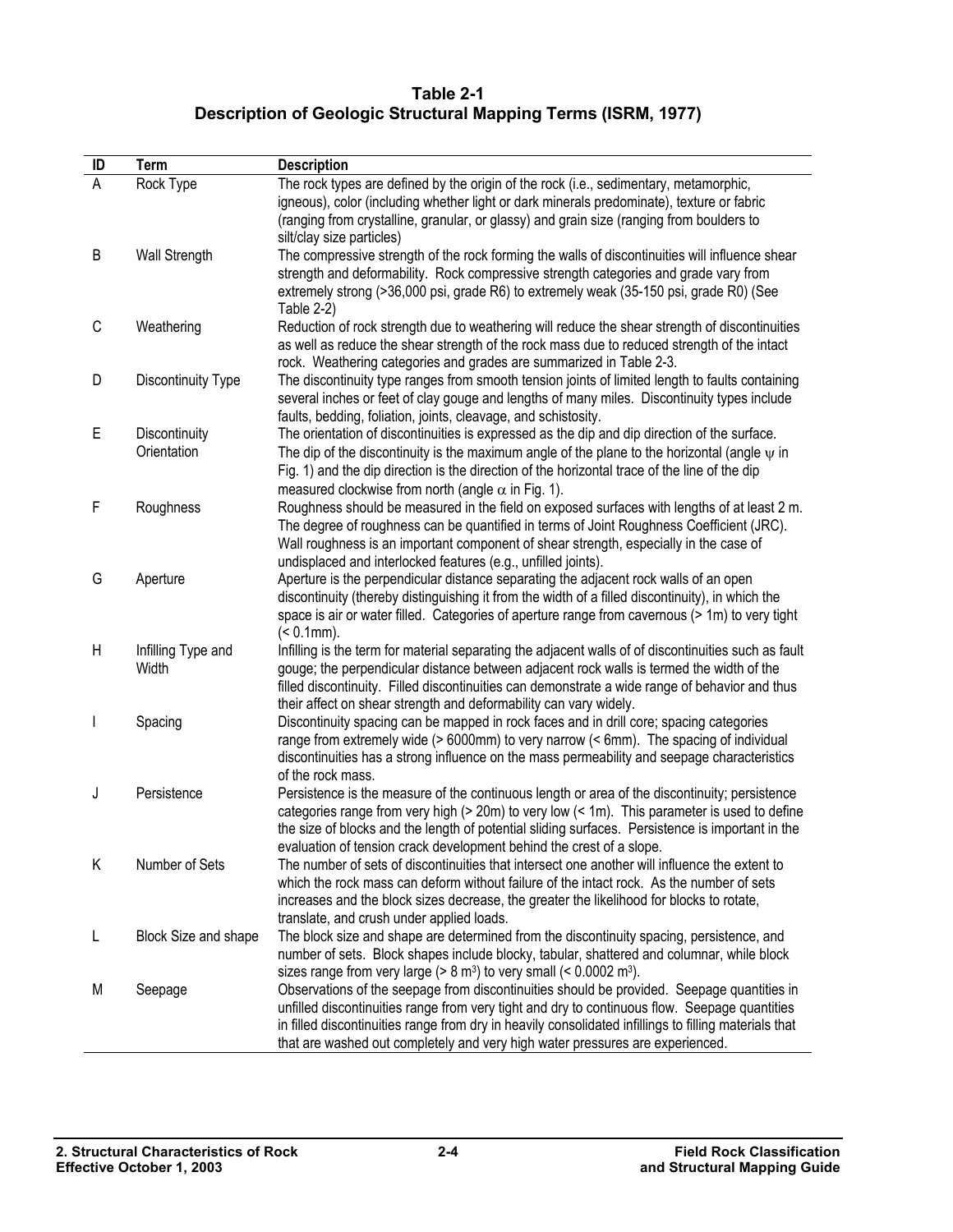# <span id="page-22-0"></span>*2.3.1 Rock Type ("A")*

This feature was discussed above in the rock classification section. Such characteristics of rock as strength and presence of discontinuities may be controlled to some degree by the rock type.

# *2.3.2 Wall Rock Strength ("B")*

Strength can be characterized in several ways. Obtain rock strengths by testing intact specimens using either direct or indirect methods (compressive strength testing devices, impact hammers, point load testing devices, etc.). Simple field tests can also be related to rock strength. Table 2-2 sets out a widely accepted rock strength classification system.

| Grade          | <b>Description</b>                     | <b>Field Identification</b>                                                                                            | <b>Approximate Range of</b><br>compressive strength<br><b>Mpa</b> | p.s.i.        |
|----------------|----------------------------------------|------------------------------------------------------------------------------------------------------------------------|-------------------------------------------------------------------|---------------|
| R <sub>6</sub> | <b>Extremely Strong</b><br><b>Rock</b> | Specimen can only be chipped with<br>geological hammer                                                                 | >250                                                              | >36,000       |
| R <sub>5</sub> | Very Strong Rock                       | Specimen requires many blows of<br>geological hammer to fracture it.                                                   | 100-250                                                           | 15,000-36,000 |
| R4             | <b>Strong Rock</b>                     | Specimen requires more than one<br>blow with a geological hammer to<br>fracture it.                                    | 50-100                                                            | 7,000-15,000  |
| R <sub>3</sub> | <b>Medium Weak Rock</b>                | Cannot be scraped with a<br>pocketknife; specimen can be<br>fractured with a single firm blow of<br>geological hammer. | $25 - 50$                                                         | 3,500-7,000   |
| R <sub>2</sub> | <b>Weak Rock</b>                       | Can be peeled with a pocketknife;<br>shallow indentations made by firm<br>blow with point of geological<br>hammer.     | $5 - 25$                                                          | 725-3,500     |
| R <sub>1</sub> | Very Weak Rock                         | Crumbles under firm blows with<br>point of geological hammer; can be<br>peeled with pocketknife.                       | $1 - 5$                                                           | 150-725       |
| R <sub>0</sub> | <b>Extremely Weak</b><br><b>Rock</b>   | Indented by thumbnail.                                                                                                 | $0.25 - 1$                                                        | 35-150        |
| $S6*$          | Hard Clay                              | Indented with difficulty with<br>thumbnail.                                                                            | >0.5                                                              | >70           |
| S <sub>5</sub> | Very Stiff Clay                        | Readily indented by thumbnail.                                                                                         | $0.25 - 0.5$                                                      | $35 - 70$     |
| S4             | Stiff Clay                             | Readily indented by thumb, but<br>penetrated only with great difficulty.                                               | $0.1 - 0.25$                                                      | 15-35         |
| S <sub>3</sub> | Firm Clay                              | Can be penetrated several inches<br>by thumb with moderate effort.                                                     | $0.05 - 0.1$                                                      | $7 - 15$      |
| S <sub>2</sub> | Soft Clay                              | Easily penetrated several inches by<br>thumb.                                                                          | $0.025 - 0.05$                                                    | $4 - 7$       |
| S <sub>1</sub> | Very Soft Clay                         | Easily penetrated several inches by<br>fist.                                                                           | < 0.025                                                           | $<$ 4         |

| Table 2-2                                                      |  |
|----------------------------------------------------------------|--|
| <b>Classification of Rock Materials Strengths (ISRM, 1977)</b> |  |

\*The soil material strengths may refer to infillings in discontinuities.

#### *2.3.3 Weathering ("C")*

Chemical and mechanical weathering and alteration of rocks affects the edges and walls of rock blocks more than their interiors. The wall strength is therefore usually less (sometimes much less) than the strength of the rock in the interior of the block. Weathering results in opening of discontinuities, conversion of rock to clay minerals in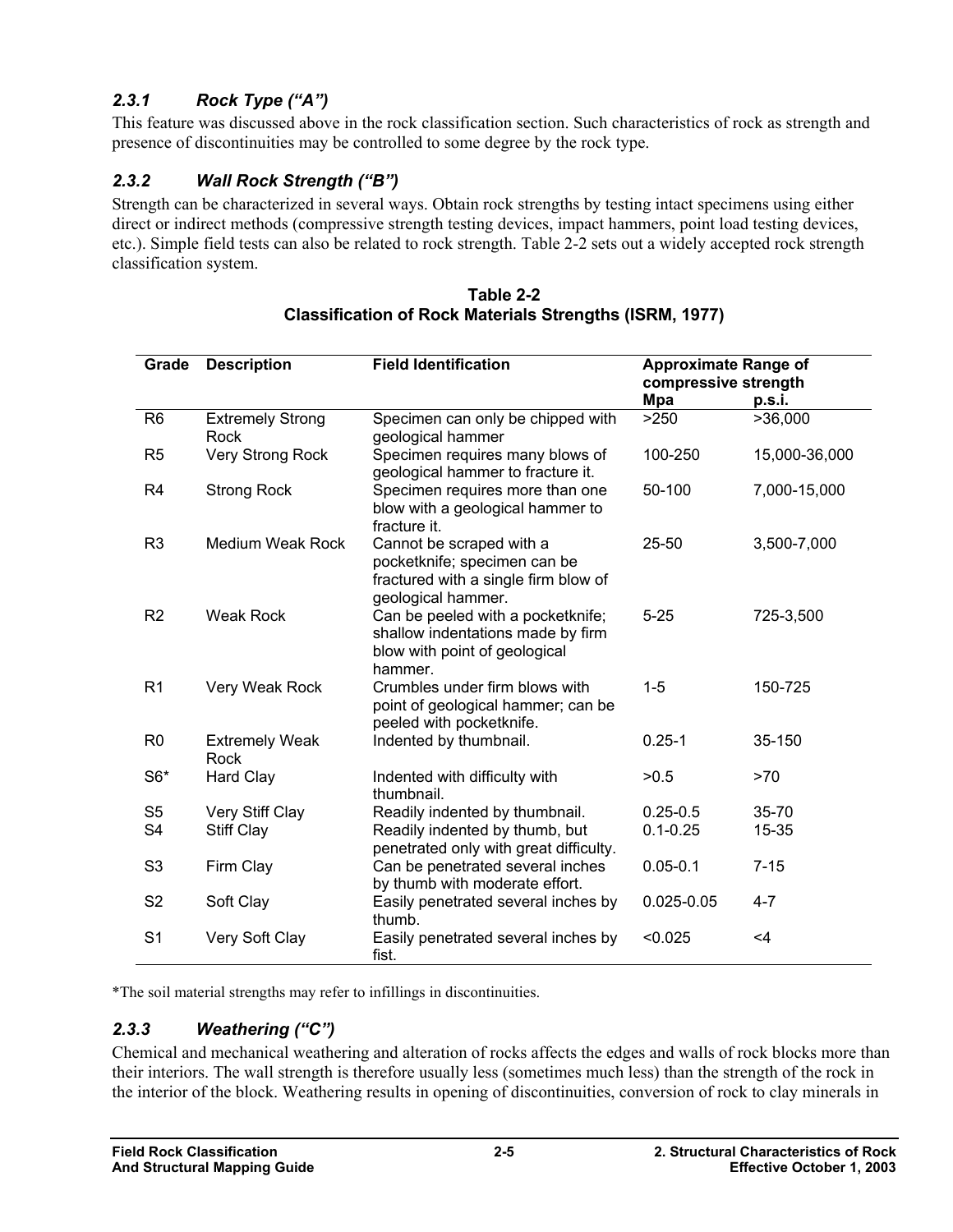<span id="page-23-0"></span>discontinuities, opening of grain boundaries, fracture of individual mineral grains, and other effects. The combined effect is a weakening of the rock mass, even though the weathering may only affect a thin skin of rock along discontinuities in the mass. Simple field tests can be used to classify weathering characteristics as summarized in Table 2-3 below.

| Grade | Term                 | <b>Description</b>                                                     |
|-------|----------------------|------------------------------------------------------------------------|
|       | Fresh                | No visible sign of rock material weathering; perhaps slight            |
|       |                      | discoloration on major discontinuity surfaces.                         |
| Ш     | Slightly weathered   | Discoloration indicates weathering of rock material and                |
|       |                      | discontinuity surfaces. All the rock material may be discolored by     |
|       |                      | weathering and may be somewhat weaker externally than in its           |
|       |                      | fresh condition.                                                       |
| Ш     | Moderately weathered | Less than half the rock material is decomposed and/or                  |
|       |                      | disintegrated to a soil. Fresh or discolored rock is present either as |
|       |                      | a continuous framework or as corestones.                               |
| IV    | Highly weathered     | More than half the rock material is decomposed and/or                  |
|       |                      | disintegrated to a soil. Fresh or discolored rock is present as a      |
|       |                      | discontinuous framework or as corestones.                              |
| V     | Completely weathered | All rock material is decomposed and/or disintegrated to soil. The      |
|       |                      | original mass structure is still largely intact.                       |
| VI    | Residual Soil        | All rock material is converted to soil. The mass structure and         |
|       |                      | material fabric are destroyed. There is a large change in volume,      |
|       |                      | but the soil has not been significantly transported.                   |

#### **Table 2-3 Weathering and Alteration Grades (ISRM 1977)**

# *2.3.4 Discontinuity Type ("D")*

This characteristics is important because each type of discontinuity has properties that influence behavior of the rock mass. The discontinuity types include: faults, bedding planes, foliations, joints, cleavage, and schistosity. Each type of feature has a set of characteristics that may lead the investigator to conclusions about its contribution to rock mass strength. For example, faults are major structures possibly miles in length that likely contain weak infillings of gouge or crushed rock, while joints are relatively short and may have little or no infilling.

# *2.3.5 Discontinuity Orientation ("E")*

Orientation of discontinuities is described by the dip and dip direction of the plane representing the discontinuity. The dip is the maximum down angle on the plane measured from the horizontal. The dip direction is the azimuth (measured from north) of the line of maximum dip. See Figure 2-1. The orientations of the discontinuities in a rock mass with respect to nearby engineering works largely control whether there is a possibility of unstable conditions. The orientation is combined with other features, such as shear strength of the rock materials, in making a stability assessment.

# *2.3.6 Roughness ("F")*

Roughness is an important feature of the shear strength of discontinuities, particularly for undisplaced and interlocked features. The asperities (small scale roughness) affect the strength of the discontinuity because they tend to be broken or damaged by block movement. The undulations (large scale) are too big to be broken by the movement, so the rock blocks must move normal to the discontinuity (dilation). As the separation between adjacent rock blocks increases, the effects of roughness decrease in importance. In describing roughness, for small-scale features of up to a few inches, use the terms rough, smooth, and slickensided. For larger scale features of up to many feet, use the terms stepped, undulating and planar. These terms, when combined as in Figure 2-2, provide a systematic terminology. You may also describe roughness by the numeric Joint Roughness Coefficient (Figure 2-3) with scaled values related to roughness profiles. In field practice, you may be unable to resolve the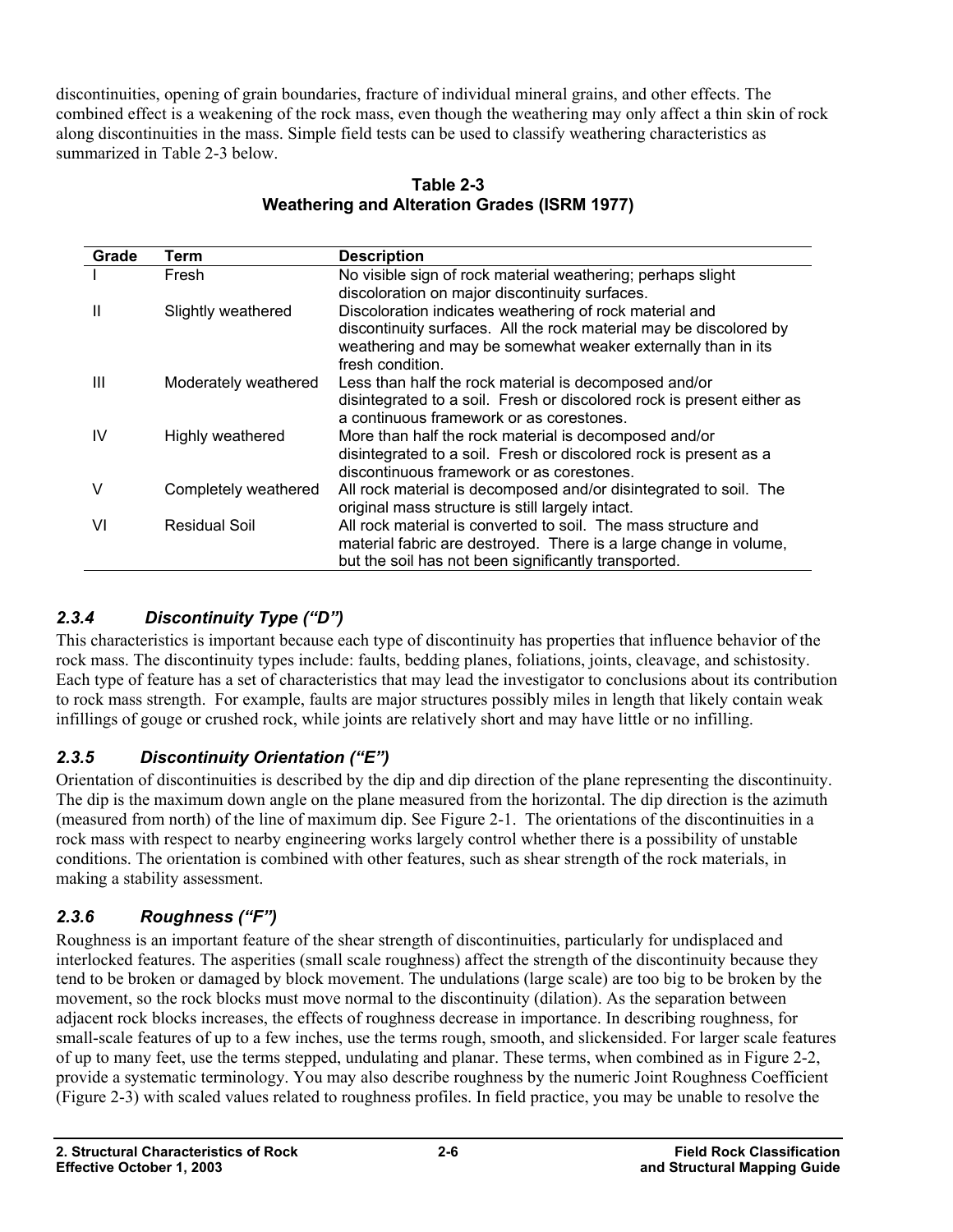<span id="page-24-0"></span>JRC distinctions to the finest detail of two units out of 20. Use of divisions with an interval of five units out of 20 may be adequate.



# *2.3.7 Aperture ("G")*

This feature describes the air or water-filled openings between adjacent rock walls. Soil or mineral-filled discontinuities are not apertures. Apertures in subsurface masses are usually quite small, less than half a millimeter. Apertures in surface rock may be much larger, to greater than a meter. The size of the apertures may be important in how the rock may be loosened and more importantly, in reductions to rock mass strength by reduction of normal stress where water is present in the apertures. In addition, the conductivity and storage capacity of the apertures may be of importance for some structural stability analysis.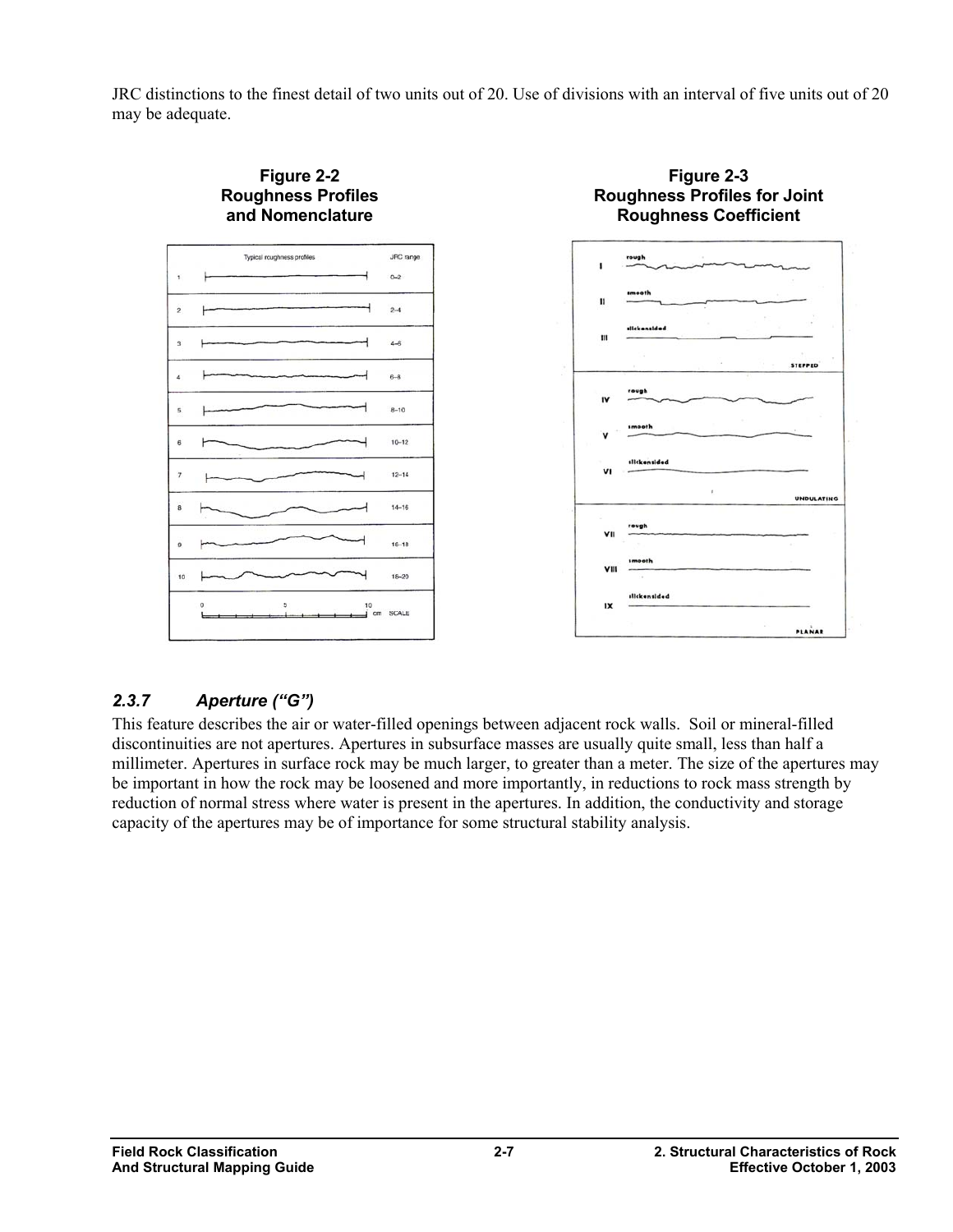<span id="page-25-0"></span>

| <b>Aperture (inches/feet)</b> | <b>Description</b>    | Category |
|-------------------------------|-----------------------|----------|
| $< 0.004$ in                  | Very tight            | Closed   |
| $0.004 - 0.01$ in             | Tight                 | Closed   |
| $0.01 - 0.02$ in              | Partly open           | Closed   |
| $0.02 - 0.1$ in               | Open                  | Gapped   |
| $0.1 - 0.4$ in                | Moderately wide       | Gapped   |
| $0.4 - 2.5$ in                | Wide                  | Gapped   |
| $2.5 - 4.0$ in                | Very wide             | Open     |
| 4.0 in $-3$ ft                | <b>Extremely wide</b> | Open     |
| $>$ 3 ft                      | Cavernous             | Open     |

#### **Table 2-3 Aperture Description**

# *2.3.8 Infilling Type and Width ("H")*

Infilling is the type of material separating the adjacent walls of discontinuities in rock. The infilling may be minerals such as calcite or chlorite, clay, silt, fault gouge, breccia, etc. The perpendicular distance between the rock walls is the width of the filled discontinuity, as opposed to the aperture of an open discontinuity. The wide variety of conditions and types of fillings that may occur can influence the strength of the discontinuity and the stability of the rock mass. Several features of the infilling can be observed and measured, including:

- Type or mineralogy of the infilling
- Grading or particle size
- Over-consolidation ratio
- Water content and permeability
- Previous displacement
- Wall roughness
- Width
- Fracturing or crushing of wall rock

Observe, measure, and record as many of these features as possible under the circumstances. For structurally important discontinuities, the observations may be critical to the stability analysis. For important engineering features such as dams, tunnels or high slopes, considerable effort may be necessary to characterize and understand the importance of the role of infilling materials in the stability of the rock mass. The effort may include physical testing of the infilling material and in situ strength tests. Refer to the ISRM suggested methods for rock description (ISRM 1977) for a thorough discussion of characterization of infilling.

# *2.3.9 Spacing ("I")*

The spacing between adjacent discontinuities largely controls the size of individual blocks. Many closely spaced sets of discontinuities results in a rock mass with lower cohesion than widely spaced sets. In some cases closely spaced discontinuities may result in a circular failure mode instead of a translational failure. The spacing will have a significant influence on permeability and seepage characteristics of the rock mass. Generally, hydraulic conductivity will be inversely proportional to the spacing, assuming comparable apertures of individual joints. Represent spacing by reference to Table 2-4.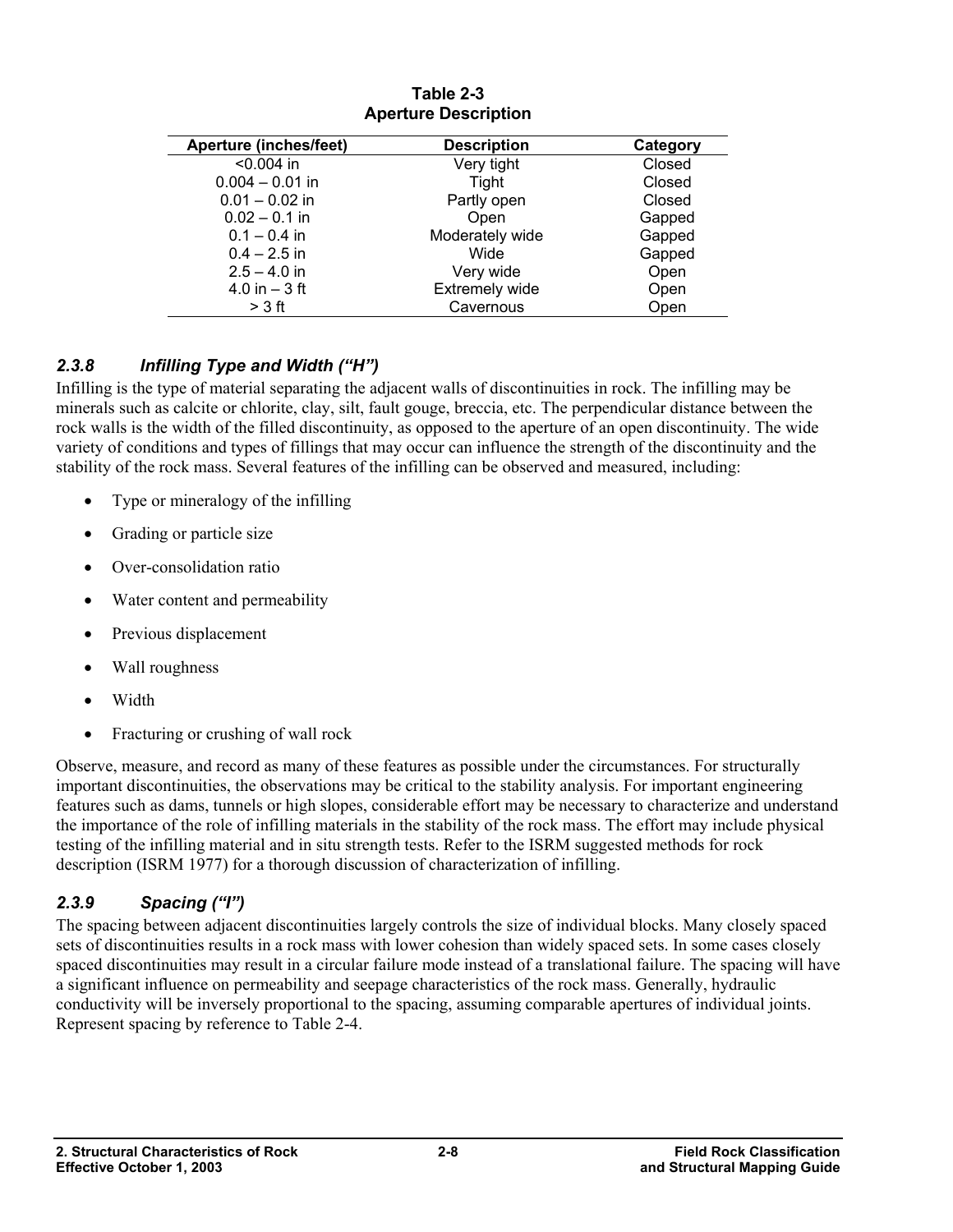#### **Table 2-4 Discontinuity Spacing**

<span id="page-26-0"></span>

| <b>Description</b>     | <b>Spacing</b> |
|------------------------|----------------|
| <b>Extremely close</b> | $< 0.8$ in     |
| Very close             | $0.8 - 2.5$ in |
| Close                  | $2.5 - 8$ in   |
| Moderate               | $8 - 24$ in    |
| Wide                   | $24 - 79$ in   |
| Very wide              | 79 in $-20$ ft |
| <b>Extremely wide</b>  | $>20$ ft       |

#### *2.3.10 Persistence ("J")*

Persistence, the areal extent of a discontinuity within a plane, is an important but hard-to-determine feature. Frequently, the only clue to the persistence of the discontinuity is the trace of the discontinuity on the surface of a rock exposure. Understanding the persistence of discontinuities may be critical in assessing whether a tension crack is present behind a rock mass or whether unfavorably oriented discontinuities extend beneath a rock mass. Use Table 2-5 below to characterize the dimension of persistence.

**Table 2-5 Persistence** 

| <b>Description</b> | Dimension, ft |  |
|--------------------|---------------|--|
| Very low           | <3            |  |
| Low                | $3 - 10$      |  |
| Medium             | $10 - 30$     |  |
| High               | $30 - 60$     |  |
| Very high          | >60           |  |

#### *2.3.11 Number of Sets ("K")*

The number of sets of discontinuities will control the appearance and more importantly, the mechanical behavior of a rock mass. The number of sets determines appearance in rock blasting since the number of sets determines the extent of possible overbreak. The number of sets determines whether the rock mass can deform without failure of intact rock. Large numbers of sets can change the mode of failure from translational to rotational/circular. The number of sets may not be readily recognizable during the field mapping, but can be determined during stereographic projection analysis.

#### *2.3.12 Block Size and Shape ("L")*

Block size in a rock mass is determined by the discontinuity spacing, the number of sets, and the persistence of discontinuities. Rock masses composed of large blocks tend to be less deformable. Block size is also important in a determination of usability of excavated rock for structural fill, riprap, and other purposes. Block size can be described by average block size dimensions, by block size distribution, and by descriptive terms as shown below:

- Massive: few joints or wide spacing
- Blocky: approximately equidimensional
- Tabular: one dimension considerably smaller than the other two
- Columnar: one dimension considerably larger than the other two
- Irregular: wide variations of block size and shape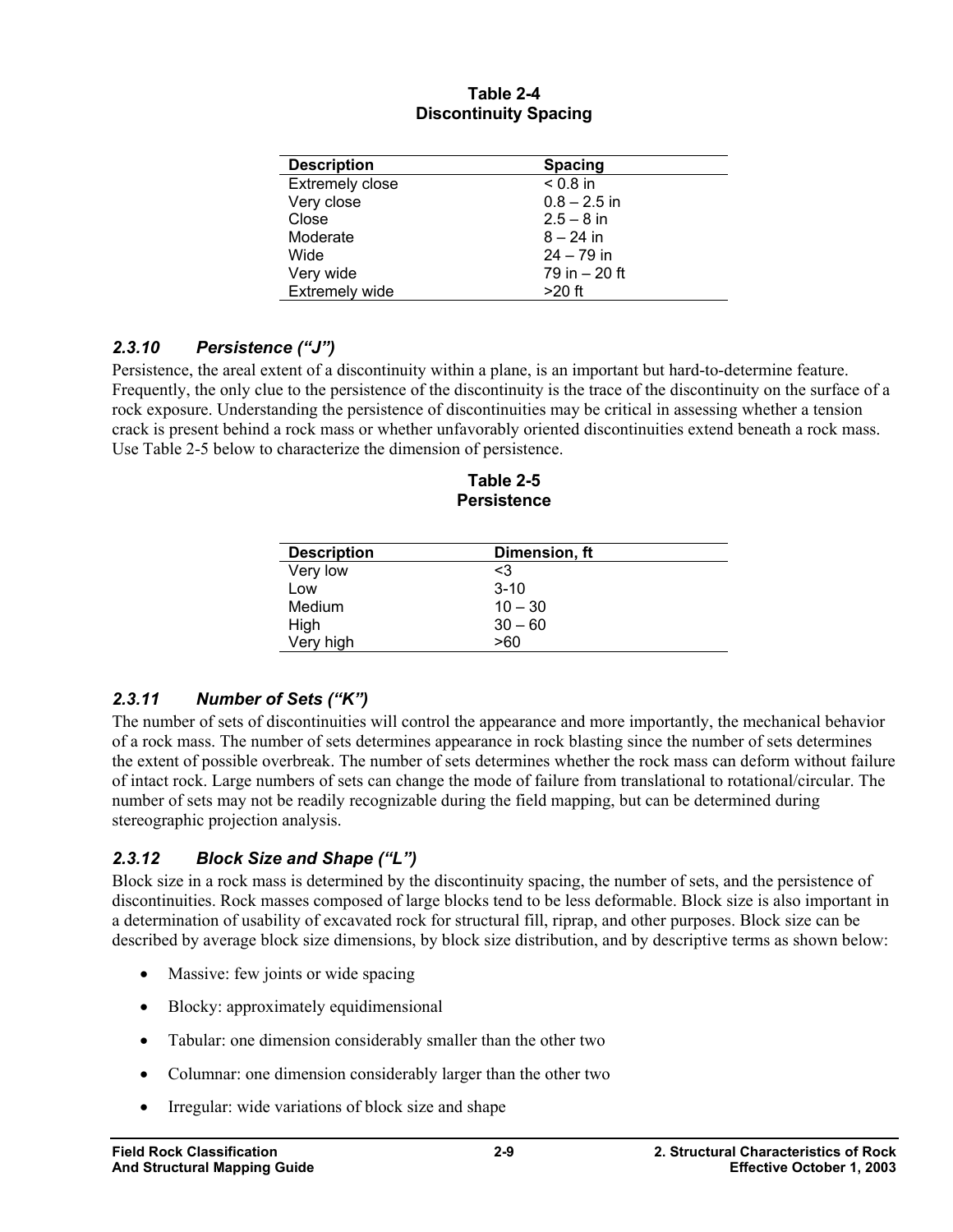<span id="page-27-0"></span>• Crushed: heavily jointed

#### *2.3.13 Seepage ("M")*

Seepage generally occurs through flow of water in discontinuities. In some sedimentary rock, the greatest volume of flow may be through rock pores, rather than discontinuities. Provide the information necessary to characterize groundwater levels, seepage paths, and approximate water pressures. Carefully note presence of water in the rock exposure, sources of surface water above the exposure, and the presence of tension cracks behind a rock slope. Also note the presence of flow barriers from clay filled discontinuities, impermeable rock layers, or dikes. The observations of water in discontinuities can be given as a seepage rating following Table 2-6 below.

**Table 2-6 Seepage Rating** 

| Seepage<br>Rating | <b>Description of Discontinuity</b>                                                          |
|-------------------|----------------------------------------------------------------------------------------------|
|                   | Very tight and dry. Water flow along it does not seem<br>possible                            |
| 2                 | Dry with no evidence of water flow                                                           |
| 3                 | Dry, but shows evidence of water flow, e.g., iron staining,<br>etc.                          |
| 4                 | Damp, but no free water present                                                              |
| 5                 | Seepage evident as occasional drops of water, but no<br>continuous flow                      |
| 6                 | Continuous flow of water. Estimate gals/min and describe<br>pressure as high, medium or low. |

Assess the likely effectiveness of surface drainage features, drilled drain holes in rock cuts, and the potential for icing and ice-blocked drainage paths.

# **2.4. Rock Quality**

Percent of core recovery for drilled rock cores provides a measure of rock quality. The percent recovery is the amount of core recovered expressed as a percentage of the total length drilled in a core run. A high percentage of rock recovered in the core barrel may be an indicator of relatively good quality rock.

The Rock Quality Designation ("RQD" – ASTM D6032) is a modified core recovery indicator for drilled cores. RQD measures the total length of intact core segments over 4 inches long as a percentage of the core run length. RQD and core recovery percentage taken together provide a subjective, but numerical evaluation of the rock quality. The RQD number may also be expressed as a descriptive term as in the table below.

**Table 2-7 Rock Quality Description** 

| <b>RQD Value</b> | <b>Description of Rock Quality</b> |
|------------------|------------------------------------|
| $0\% - 25\%$     | Very poor                          |
| $26\% - 50\%$    | Poor                               |
| $51\% - 75\%$    | Fair                               |
| 76% - 90%        | Good                               |
| $91\% - 100\%$   | Excellent                          |

Where warranted for specific projects (e.g., a bridge abutment founded on rock) considerable additional effort may be expended to characterize the rock quality. In some cases, high quality rock cores obtained using double or triple tube core barrels are sufficient. In other cases, it may be necessary to obtain oriented cores using one of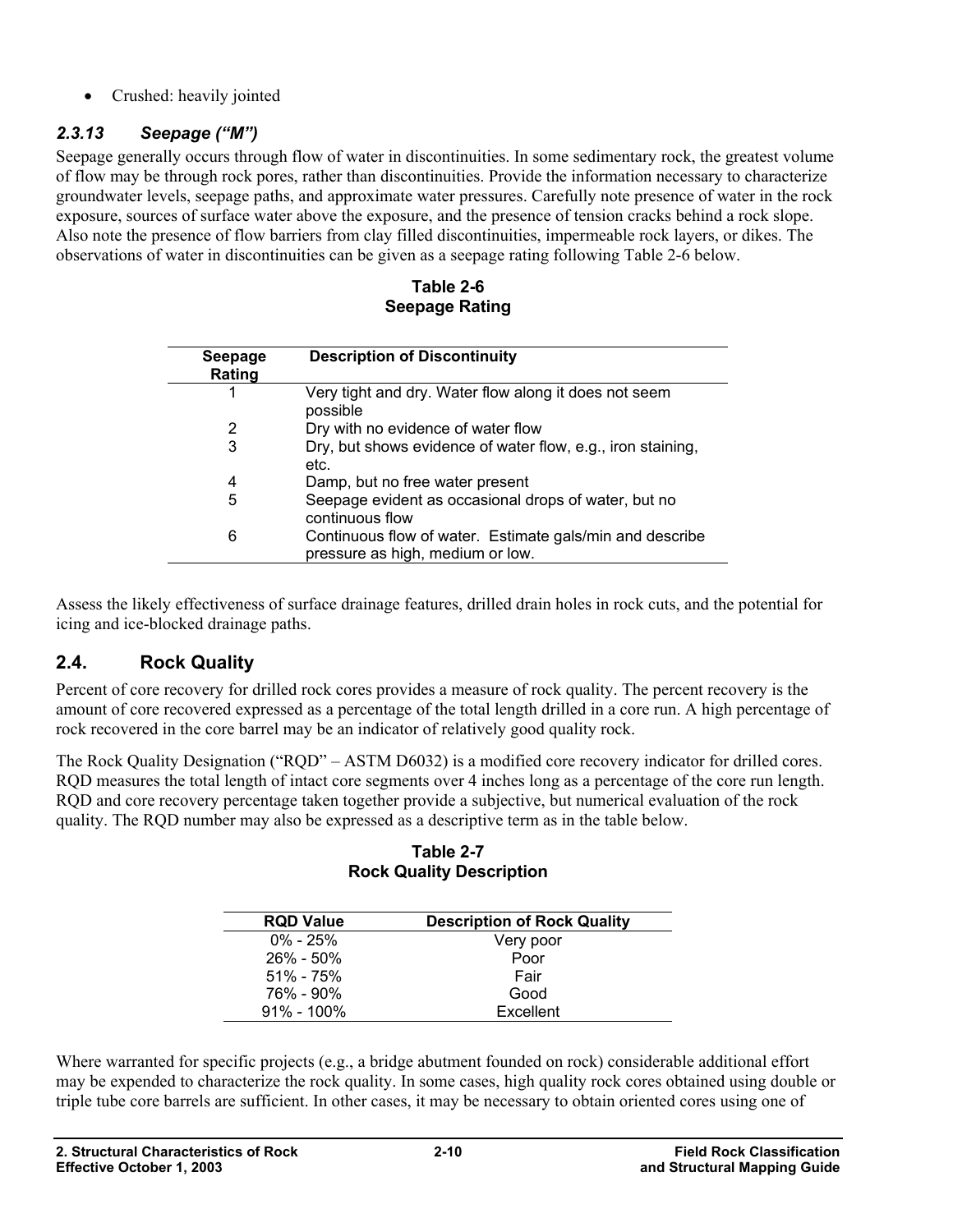<span id="page-28-0"></span>several methods for obtaining such cores (Hunt, 1984). Down-hole camera techniques may be used in conjunction with computer software to obtain high-resolution photographs of borehole walls and a discontinuity analysis.

# **2.5. Rockfall Hazard and Slope Management**

In addition to rock mass classification systems, there are classification and hazard rating systems tailored to rock slope stability. Although slope management is not within the scope of this guide, it is worth mentioning here for reference. Several existing systems could be applied to state facilities construction projects. Of these rock slope classification systems, the most applicable to Alaska conditions is the Rockfall Hazard Rating System (RHR) (Pierson and Van Vickle, 1993). The RHR system incorporates a rating methodology that helps determine which slopes should have priority for limited rockfall hazard mitigation.

DOT&PF is developing an Unstable Slope Management System. The USMS will likely be modeled after an existing hazard rating system. The essential features of the USMS will include:

- Inventory of unstable slopes
- Initial assessment of unstable slopes into high risk, low risk and eliminated slopes
- Preparation of relational database with inventory of slopes
- Detailed evaluation of high risk slopes
- Design of repair or rehabilitation projects
- Identification of funding source
- Construction of repair or rehabilitation projects
- Periodic reevaluation

Relevant data obtained from mapping and analysis of rock slopes and other rock exposures for project purposes should be incorporated into the database for the Unstable Slope Management System.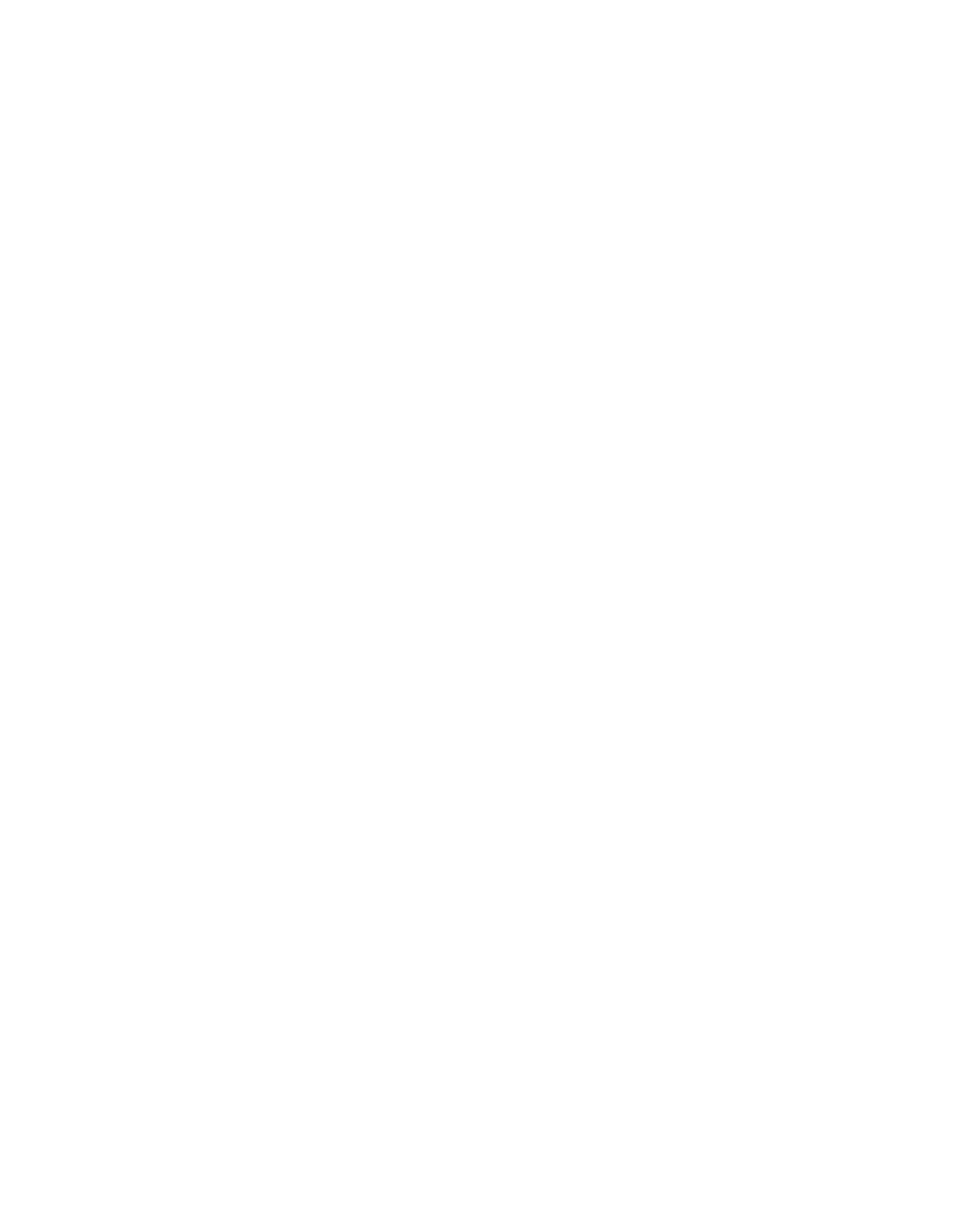# <span id="page-30-0"></span>**3. Structural Rock Mapping Procedures**

- 3.1. Introduction
- 3.2. Critical Features Mapping
- 3.3. Line Mapping
- 3.4. Window Mapping
- 3.5. Mapping Procedure

#### **3.1. Introduction**

There are many ways to map rock. The most suitable method for one rock exposure and one type of facility will be inappropriate for another exposure or a different project. The objective is to use procedures that define, and then successively refine, information on those features that will be critical to stability (Wyllie, 1998). The Department follows guidance from the ISRM source materials, the FHWA manual *Rock Slopes,* and *Foundations on Rock* as discussed above. Other useful references are listed at the beginning of this guide.

The best quality mapping is produced by a team of professionals using the right tools and open minds. Before detailed mapping, first study the regional geology and topography and how the local geology fits the regional scheme. Next, examine the rock exposure from a distance, if possible, and place it in the context of the local geology. Finally, examine the exposure from close up and perform the detailed mapping as laid out below.

Follow a flexible procedure in mapping and describing rock exposures. The nature of the project and field conditions will dictate, to some extent, the field procedure, and you must remain flexible enough to modify the mapping plan to suit the conditions and findings as they are developed. It is important to integrate and synthesize data into preliminary conclusions as the mapping progresses. By the time you leave the field, you should have a thorough understanding of the key elements of the rock exposure. The office analysis will usually confirm what you have concluded about the rock, but as the data are plotted and the analysis is developed, there will occasionally be surprises. With this in mind, it is a good idea to plan for one or more re-visits for additional mapping, especially on projects where the consequences of error are significant.

Rock mapping can be subdivided into two different types and several different levels of detail. Rock mapping can be either subjective (biased) or objective (random). The subjective survey describes only the discontinuities that appear important. The objective survey describes all discontinuities that intersect a fixed line or area of rock exposure (ISRM, 1978). Differing levels of detail are represented in critical features mapping, window mapping, and line mapping (Wyllie and Mah, Appendix I, 1998). The distinctions between these levels of detail in mapping are not sharp and you should carefully select the best methodology for obtaining the necessary information.

Choose the methodology of mapping to meet the project requirements, the conditions at the site, and limitations on time and money for investigations. Choose among three specific mapping types: critical features mapping, window mapping, and line mapping. Often, the best choice for the Department's structural mapping will be subjective (biased) joint set and critical features mapping. There will be circumstances where window mapping or line mapping may be useful. However, critical features mapping gives you the most flexibility in observation and preliminary analysis during the field mapping process. This in turn produces a focused mapping effort and relies on your analytical skills, rather than on statistical analysis of random data. Objective (random) surveys are time consuming, inflexible, and often fail to produce a statistically significant volume of data.

Where time or budget constraints preclude a complete detailed mapping effort, the mapping should be prioritized in the following order:

- Orientation and location of major faults and weak zones
- Orientation and location of contacts between major rock types
- Orientation of persistent discontinuities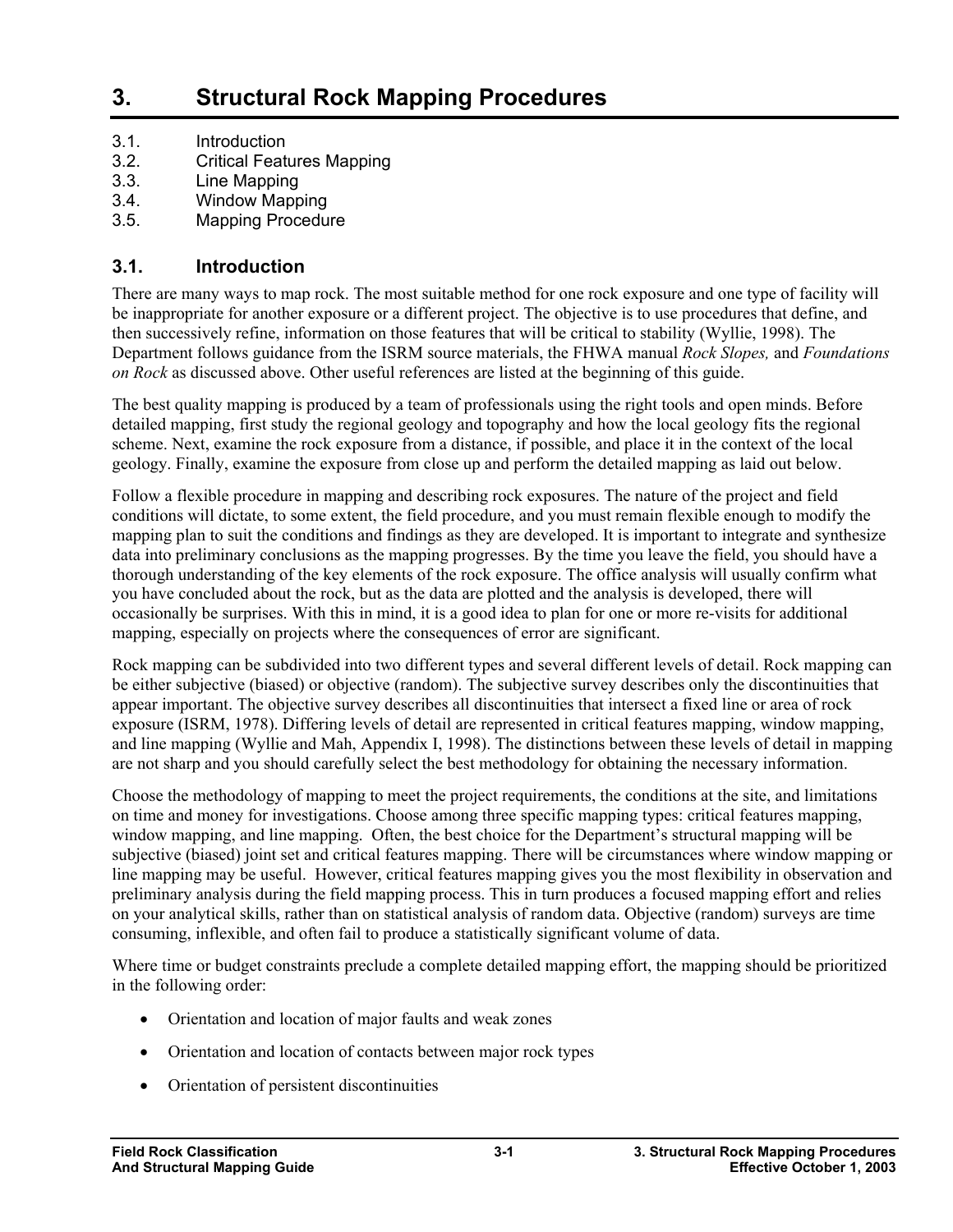- <span id="page-31-0"></span>• Spacing of persistent discontinuities
- Infilling of persistent discontinuities
- Surface properties of discontinuities

Generalized feature mapping consists of locating and describing features such as faults, rock type contacts (including weathering and alteration), fold axes, prominent bedding planes, foliations, and joint sets. The orientation of the features is measured using a structural compass and recorded. If there is adequate time the mapping can include brief notes on infillings, displacement, presence of water, etc. Once you have the larger picture in mind, the next step is a more detailed look. Detailed mapping includes critical features mapping, window mapping, and line mapping. Each method has its place. After the major features have been mapped and considered, determine what features or areas warrant detailed mapping. It is not desirable to map every feature in an exposure. Such detailed mapping can be wasteful and misleading and may produce data points for minor features that have no effect on stability. Such irrelevant data points can skew the data, if not carefully filtered out in the analysis. Features that are persistent or have unfavorable orientations should always be included.

Record the important features on a plan set to show the location with respect to the project features. Representative oriented data should also be plotted by hand in the field on stereonets so you can see the stereonet and the rock exposure at the same time. In the office, you can process the bulk of the data through versatile and time-saving structural analysis software such as Dips, Swedge, or RockPack.

# **3.2. Critical Features Mapping**

Here, detailed mapping is undertaken for specific features that are critical to stability. For instance, analysis of preliminary data from a rock slope may reveal the necessity of determining characteristics of an unfavorably oriented joint set that is critical for understanding stability. Following the mapping plan developed under the section on "Mapping Procedures" below, make careful measurements or estimates of spacing, strength of the joint infilling along with roughness and other characteristics that may be required to determine the stability of the rock mass.

Mapping joint sets produces data about a set of joints including location, discontinuity type, orientation, spacing, persistence, infillings, and surface properties. Identify and locate by reference to centerline or other surveyed points the structural zones or domains in the exposed rock. In each identifiable structural zone or domain, map discontinuity sets for location, type, orientation, spacing, persistence, infilling, and surface properties. Take enough measurement to establish a consistent range of values for each data set.

# **3.3. Line Mapping**

In this method, a surveyed or accurately located line is established along all or part of the exposure, and every feature that intersects the line is mapped and described following the mapping plan and procedures set out under "Mapping Procedures" in the following section. This method is tedious and leaves little room for flexibility or analysis as the data collection is under way. Take enough measurements for each discontinuity set to achieve a statistically valid basis for analysis. This may not be feasible where the exposure is small. If it is not possible to delineate clear joint sets, map only features that are persistent or are adversely orientated.

# **3.4. Window Mapping**

In this method, detailed mapping is performed in selected representative windows at intervals along an exposure. Intervening areas are reviewed for similarity; significant variations or features in these areas may also be mapped. In each window, record the mean orientation and characteristics for each discontinuity set. Choose the size and interval of the windows to suit the project; for rock slopes, a typical layout is 5 feet by 30 feet windows centered every 150 feet. Select the location for mapping and mark the boundaries. Locate the window by station and offset or state plane coordinates, using survey methods or GPS. Observe and describe the material and structural features within the window, following the mapping procedures in the following section.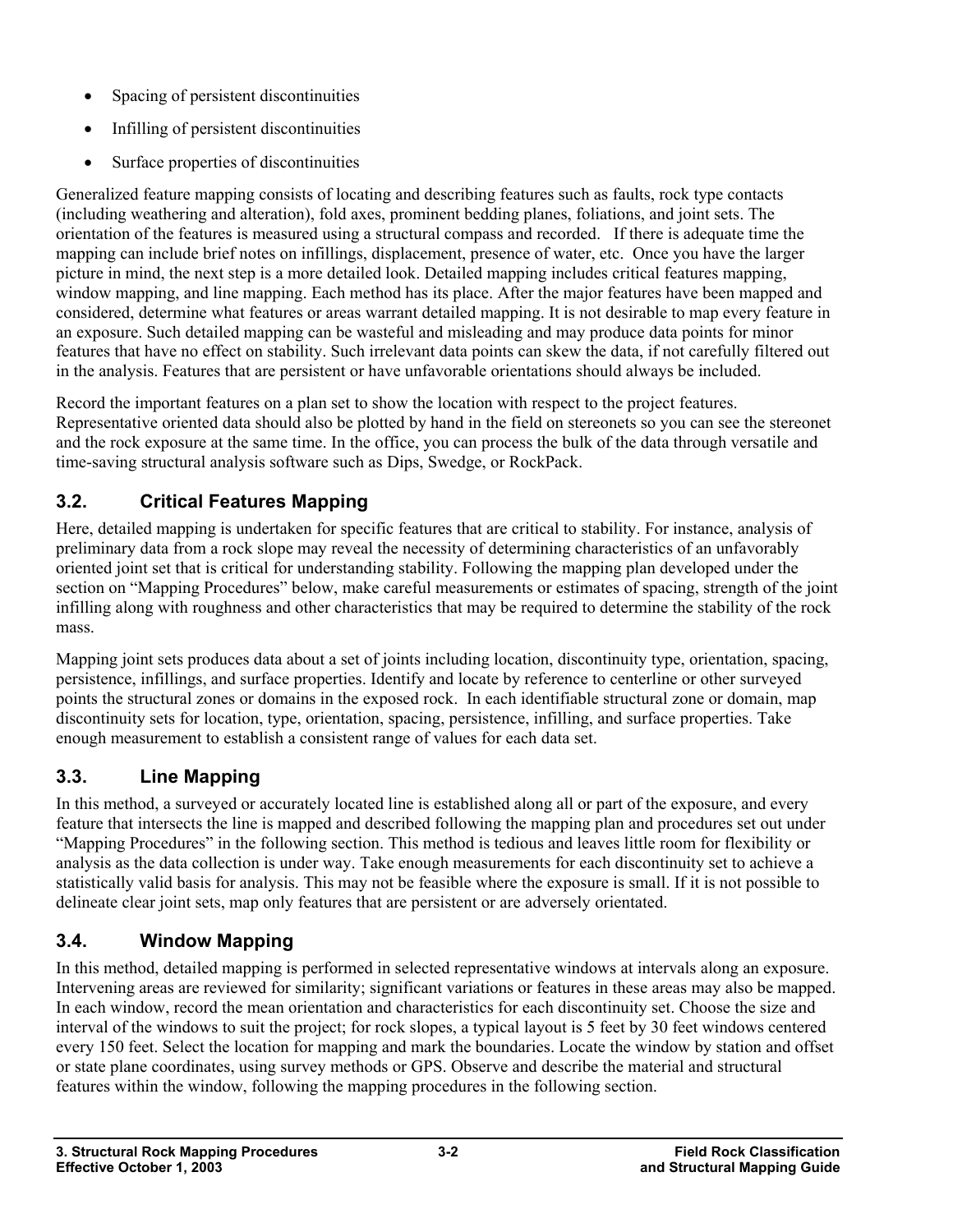# <span id="page-32-0"></span>**3.5. Mapping Procedure**

#### *3.5.1 Review Available Information*

- Obtain and familiarize yourself with the plan sheets, cross sections and other available information before going into the field.
- Obtain and review geological reports and maps, air photos, previous geotechnical reports, etc., before going to the field.
- Identify potential problem areas such as high cuts, retaining wall sites, thick overburden, poor quality rock, fault zones, etc.
- Consider impact to nearby structures and topography inside and outside the right-of-way.
- At a minimum, take plan sheets and cross sections to the field.
- If possible, take topographic maps, proposed cut and fill slope limits, geologic maps, soil maps, etc.

# *3.5.2 Prepare Rock Mapping Plan*

Following is an idealized plan for conducting mapping. Each project will require modification to this generalized plan, so don't rely on this as an all-inclusive checklist.

- The first step is to identify the area of interest in a project. Conduct such office reconnaissance as is possible to identify the scope of work necessary to obtain geotechnical data needed for design. Obtain and examine air photos, geologic maps, hazard maps, project drawings, geologic survey reports, previous Department reports, etc. •
- If necessary and feasible, conduct a brief field reconnaissance to establish the methods of mapping and fieldwork.
- Select a mapping technique suitable for the project and the field conditions. This decision may be made in the field.
- Begin field exploration. Examine the exposures starting with gross features and the "big picture" and work toward more detailed looks at smaller areas.
- Identify and mark, if necessary, the area or areas for mapping.
- Locate the area(s) in relation to geographic reference points, whether stationing, temporary reference stations, or GPS coordinates.
- Establish a baseline for locating measurements within the mapping box. Describe the orientation of the baseline and its relationship with prominent features, with centerline and the trend of the cut or with the planned structure footprint, if available. Make sure the "north" used for field mapping is the same "north" used in developing project plans. Set compasses at "0" declination for field mapping and normalize the data to the proper declination as a step in the office analysis procedure (This may complicate the preparation of field stereonets).
- At the appropriate level of effort, measure the orientation of discontinuities and their location with respect to the baseline.
- Describe the discontinuities and the rock mass using the ISRM guidelines to describe the various characteristics.
- Photograph the rock cut or exposure from a distance, if possible, and in as many close-ups or intermediate shots as necessary to record the necessary details. A digital camera with a preview screen is an invaluable tool for this purpose. Make sketches if helpful.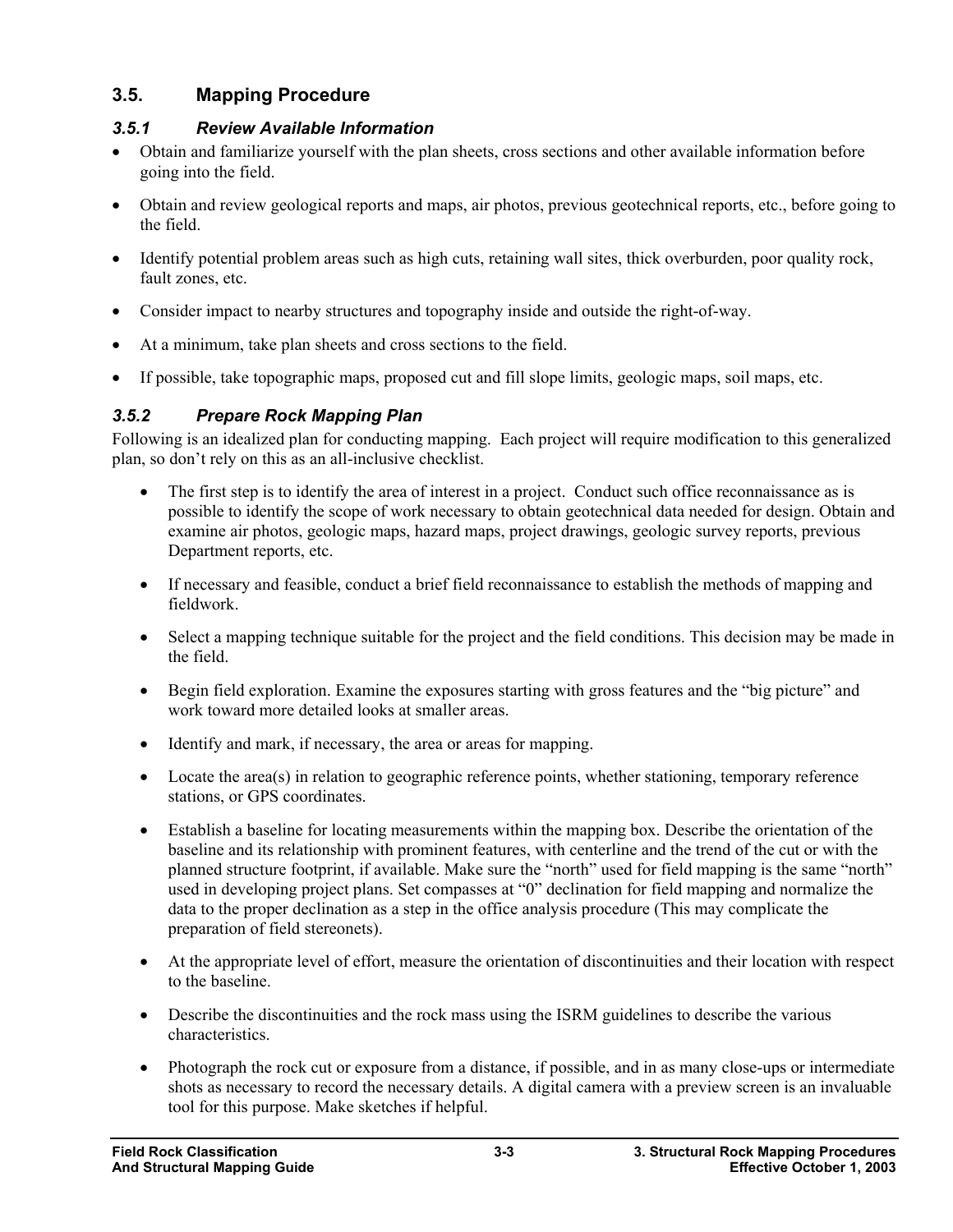#### <span id="page-33-0"></span>*3.5.3 Conduct Mapping According to Plan*

- Record general views and details of the rock exposure for the existing exposure and the proposed cut. For photographs, use an appropriate scale in the photo, such as a stake or lathe painted contrasting colors at onefoot increments. The photos and sketch of the exposure will be a valuable aid for refreshing your memory during the analysis phase, after completion of the field work.
- Starting from the regional level and working toward more localized detail, summarize the geologic setting of the exposure in the context of regional and local geology and topography.
- Locate the exposure with respect to the project stationing or survey grid.
- Measure and record the shape of the existing cut or exposure. At a minimum, record length of exposure or cut, height at several locations, and existing slope angle.
- Observe and record details about existing rockfall, surface drainage, springs in rock exposures, effectiveness of existing ditch, apparent extent of weathering of exposed rock surfaces, existing slope angles, blast damage from original construction, evidence of previous blasting methods, presence of nearby facilities, structures, streams, or other features that might be affected by construction.
- Describe zones of similar conditions in the rock exposure by rock type and other obvious characteristics.
- Observe and record major discontinuity sets.
- Identify windows or scan lines for detailed mapping.
- Using the ISRM-based mapping forms, characterize the rock, identify, measure, and describe the discontinuities.
- Conduct detailed supplemental mapping in localized areas.

#### *3.5.4 Field Book/Mapping Form Entries*

For each data collection point enter the following information:

- Station or location
- Distance right or left of proposed or existing centerline
- Distance to top of cut
- Distance to toe of cut
- Distance to bottom of ditch (may be same as toe of cut)
- Distance to edge of ditch (top of foreslope)
- Distance to edge of existing or proposed pavement
- Azimuth of tape or line
- Azimuth of road moving along the tape or line (may need several)
- Discontinuity orientations
- Discontinuity characteristics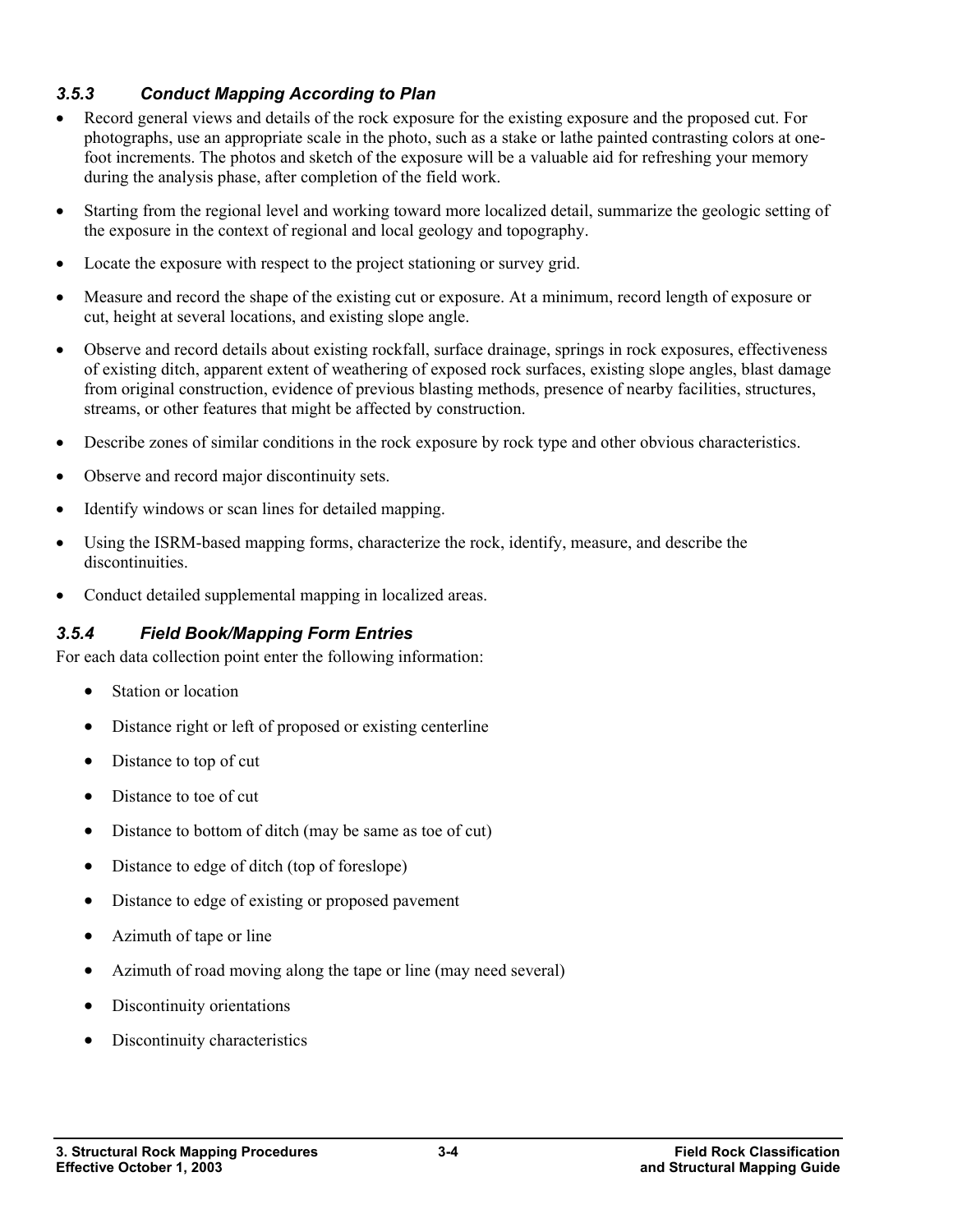• Notes (water, terrain features, existing retaining structures, previous failures, unstable rock masses, significant joint sets, debris in ditch, old rock bolts, culverts, distance to buildings, wells and other significant features)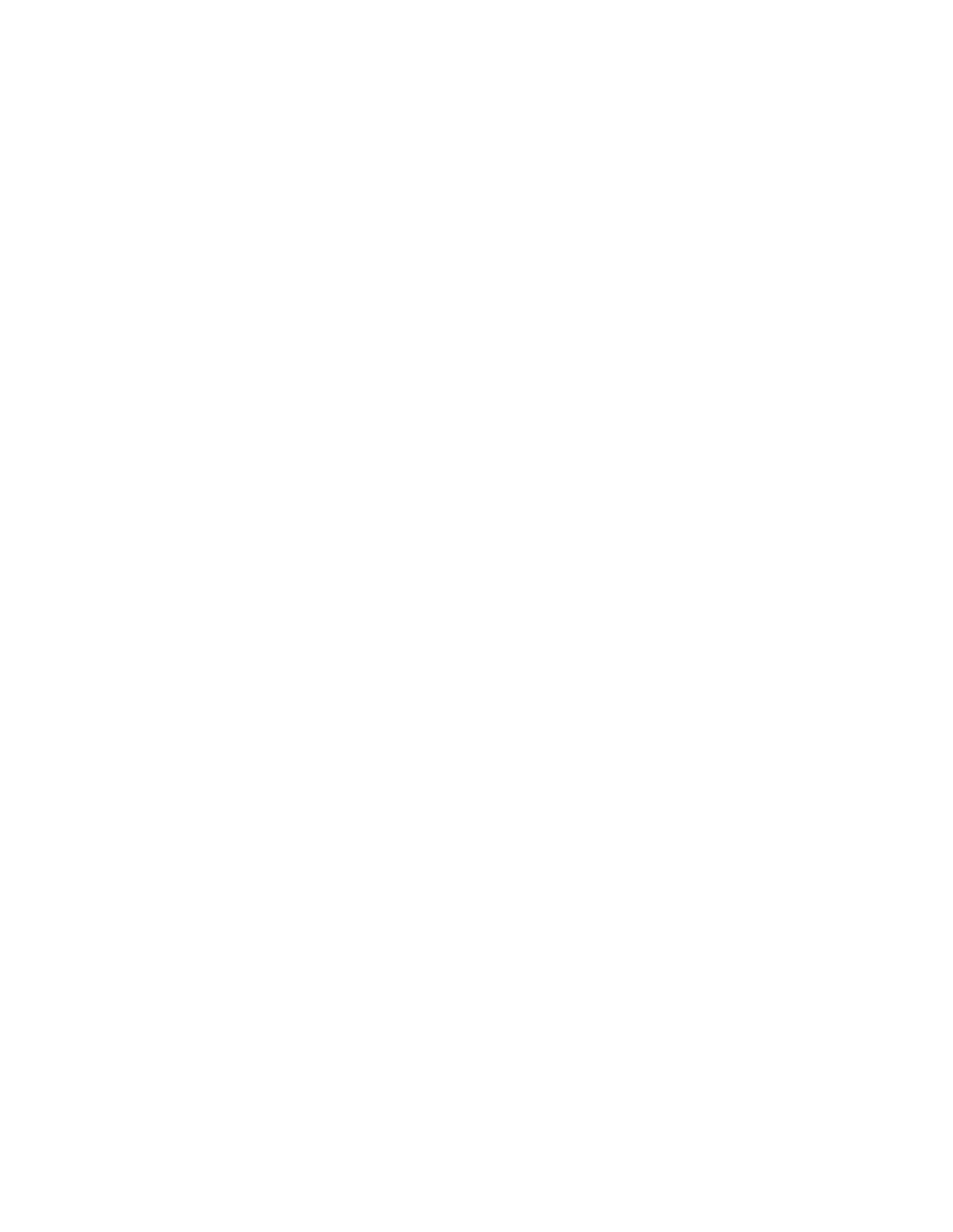# <span id="page-36-0"></span>**Appendix A. Forms**

The following forms are adapted from several sources, (principally Golder & Assoc.) and are based on the ISRM procedures. These forms provide a useful means of recording the mapping data outlined above and in the ISRM publications. The **Rock Mass Description Data Sheet** describes the rock in terms of its color, grain size and strength. The form provides for description of the rock mass in terms of its block shape and size, the state of weathering, and the number and spacing of discontinuity sets. The **Rock Discontinuity Data Sheet** is a form for describing the characteristics of discontinuities: type, orientation, persistence, aperture and width, fillings, surface roughness, and water conditions.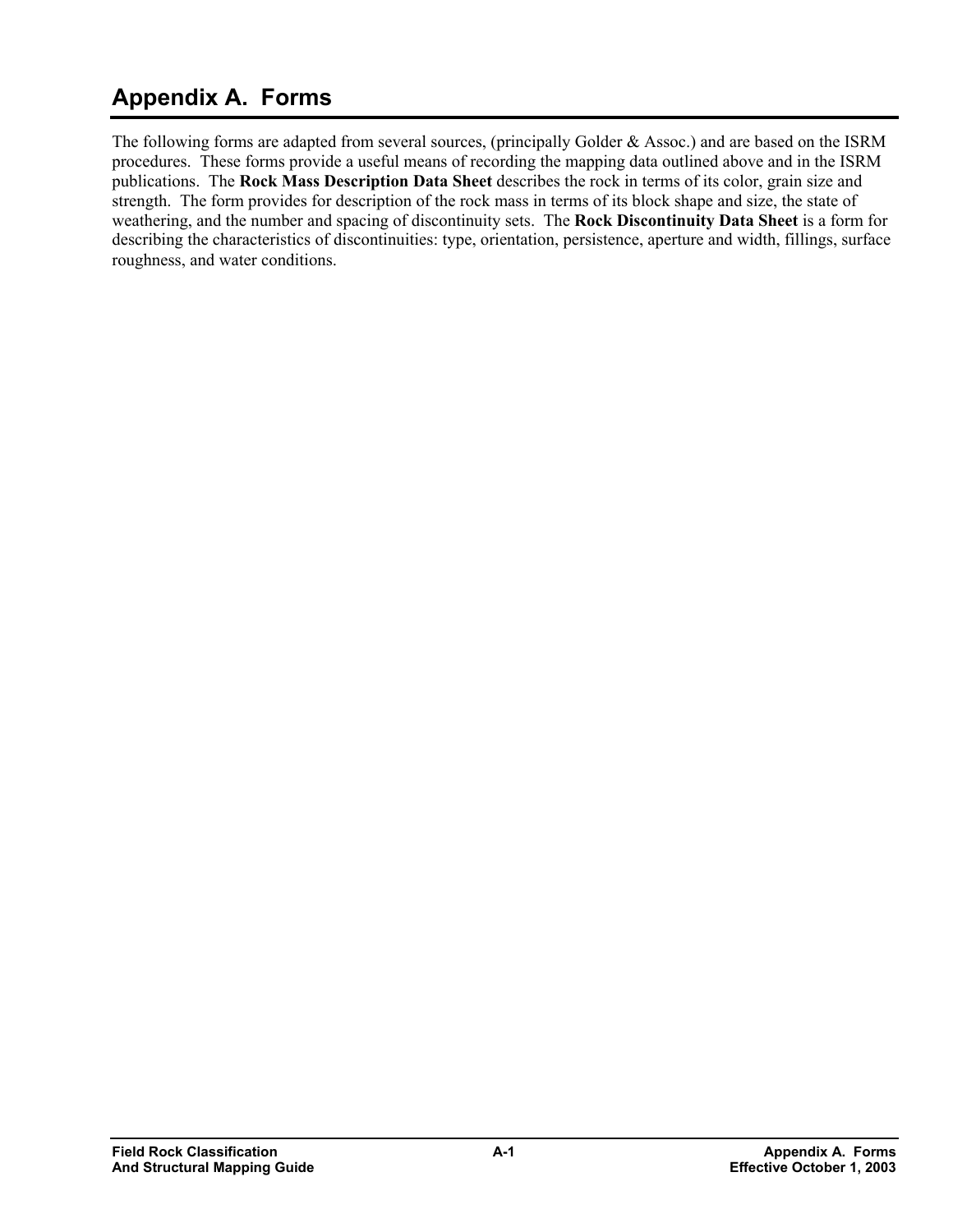